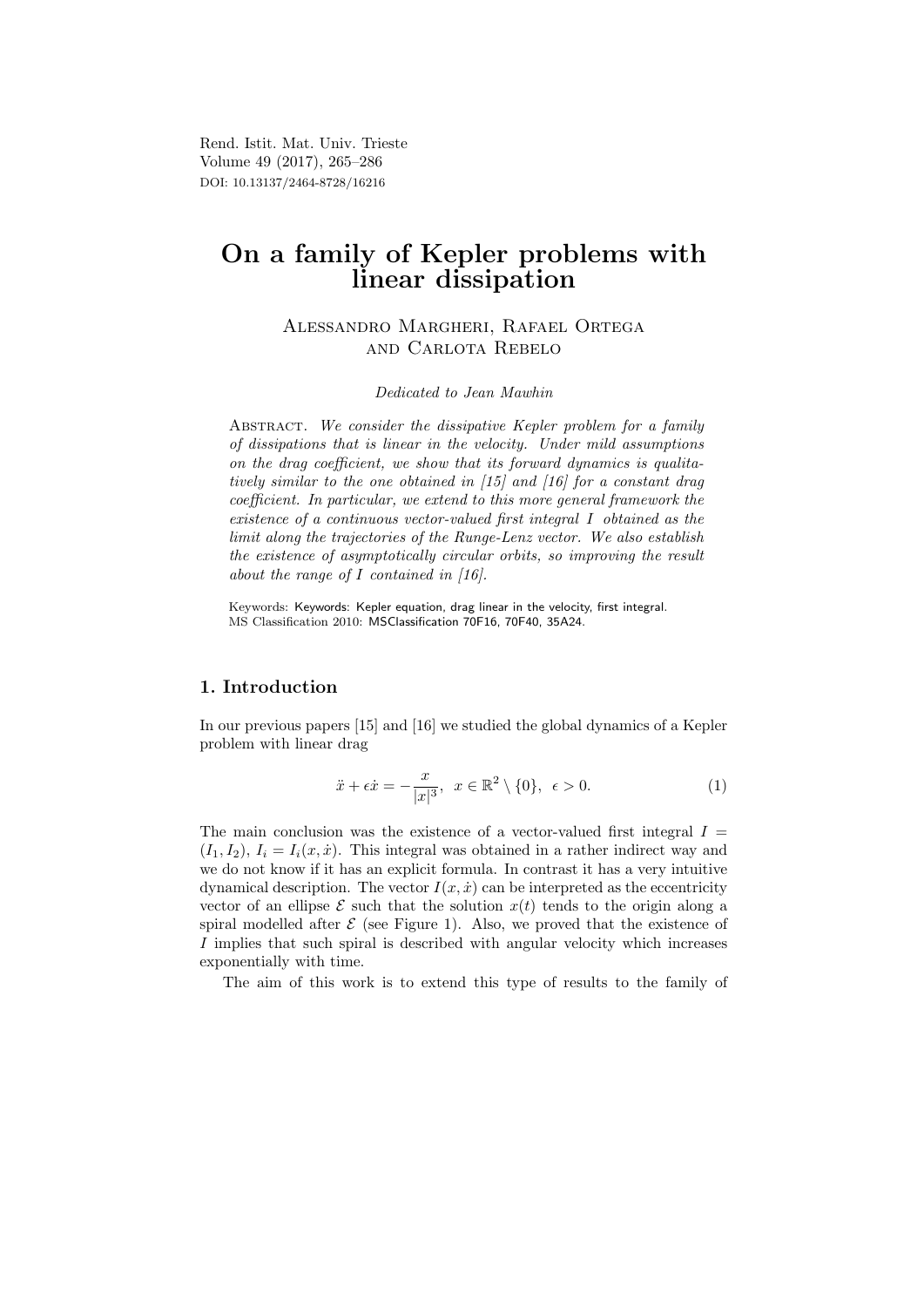

Figure 1: In red, an orbit  $x(t)$  of (1) with  $\epsilon = 0.01$  plotted for  $t \in [0, 35]$ . In blue, the approximate shape of  $\mathcal{E}$ , obtained by plotting the final segment of the curve  $y(t) = e^{2\epsilon t}x(t) \rightarrow \mathcal{E}$  (see [16] for more details).

dissipative Kepler problems

$$
\ddot{x} + \mathcal{D}(|x|) \dot{x} = -\frac{x}{|x|^3}, \quad x \in \mathbb{R}^2 \setminus \{0\},\tag{2}
$$

where  $\mathcal{D} : [0, +\infty[ \to \mathbb{R}^+ \text{ is a locally Lipschitz continuous function which satisfies } \mathcal{D} : [0, +\infty[ \to \mathbb{R}^+ \text{ is a locally Lipschitz continuous function, which is a linear combination of the following.}$ fies

$$
\mathcal{D}(r) \ge A_1 \quad \text{for any } r \ge 0 \tag{3}
$$

for a suitable positive real number  $A_1$ .

It is a curious fact that the spiralling faster and faster towards the Sun of a celestial body was already described by Euler in a letter written in 1749 and published in Philosophical Transactions [8]. There Euler postulated the existence of small resistance forces around the planets and he described the consequent gradual approach of the Earth to the Sun as follows: "...The effect of this Resistance will gradually bring the Planets nearer and nearer to the Sun; and as their Orbits thereby become less, their periodical Times will also be diminished."

More than one century later Poincaré went back to the study of the effect of a resistive medium on the motion of a planet in his course "Lecons sur les hypothéses cosmogoniques" [20]. In these lectures he discussed several hypotheses on the formation of the solar system. In Chapter VI, devoted to an hypothesis due to T.J.J. See, Poincaré considered the class of dissipative Kepler problems

$$
\ddot{x} + R \frac{\dot{x}}{|\dot{x}|} = -\frac{x}{|x|^3}, \ \ x \in \mathbb{R}^2 \setminus \{0\},\tag{4}
$$

where  $R = h|x|^{-\beta} |\dot{x}|^{\alpha}$  and  $\alpha$  and  $\beta$  are positive constants. After some computations with astronomical coordinates Poincaré found out that the semi major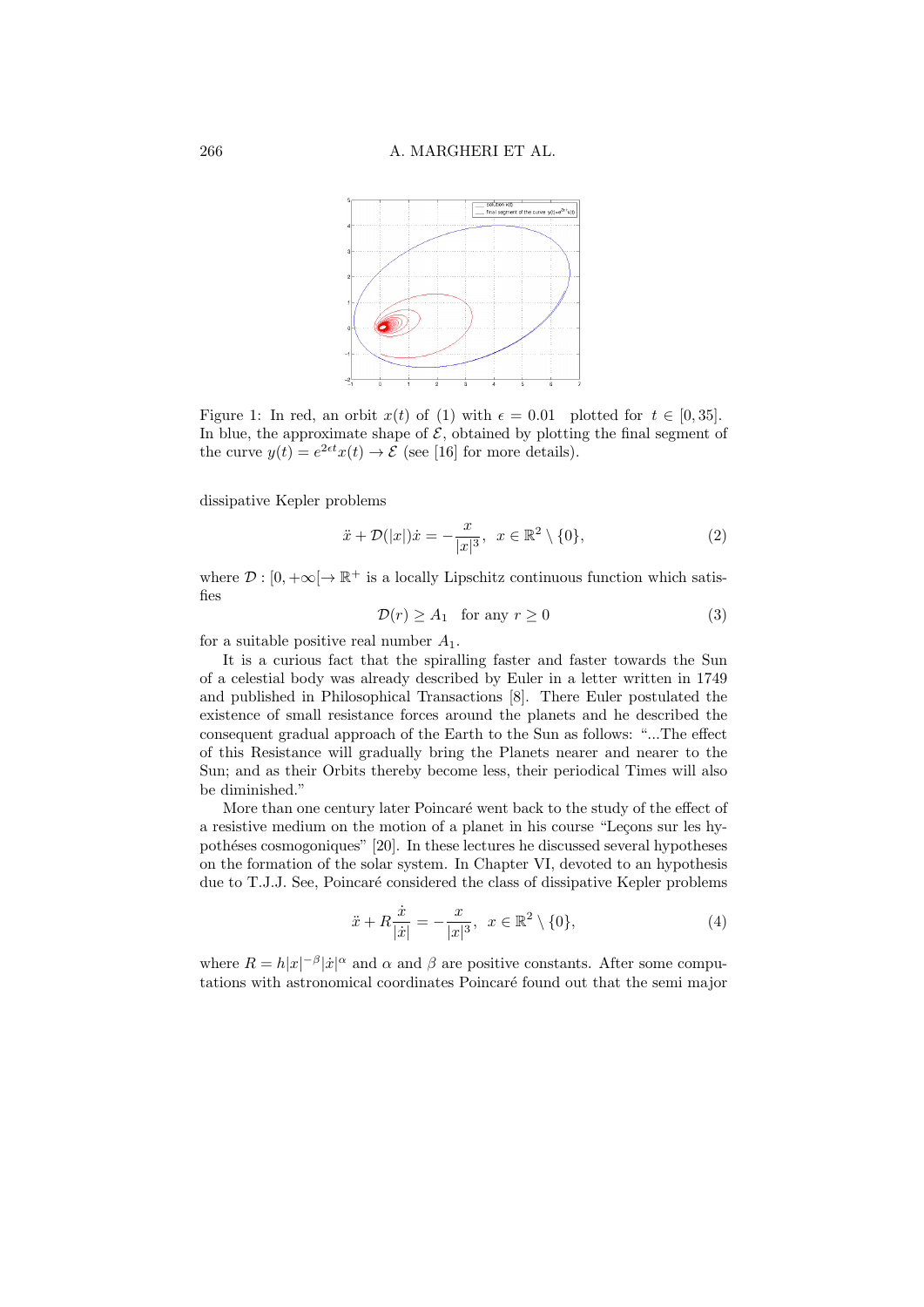axis of an orbit of elliptic type is, essentiellement, decreasing with time and observed that this fact implies an increase of the orbital velocity of the planet.

Moreover, from his computations he concluded that if the exponents  $\alpha$  and  $\beta$  are sufficiently large then the value of the orbital eccentricity decreases after each complete revolution. Poincaré also presented a qualitative argument<sup>1</sup> to justify the decrease of the eccentricity of an orbit in presence of a general resistive force.

Both these arguments suggest that dissipation has a circularizing effect on orbits, that is, that their eccentricity will eventually approach zero. In this connection, we note that our results for the linear drag ( $\alpha = 1, \beta = 0$ ) imply that for an open set of initial conditions the eccentricity of the corresponding orbit will converge to a positive constant, and so we cannot expect a circularization effect for many orbits of (1). This fact has been observed previously in [12] (for more information on the notion of circularization see [9] and [1]).

When  $\beta = 0$  the family (4) was already considered by Jacobi in his book on mechanics [13] but he only discussed some formal aspects. Another member of the family (4) that has been considered in the recent literature is the so called Poynting-Plummer-Danby drag (see  $[1, 6, 7]$  and the references therein), corresponding to  $\alpha = 1$  and  $\beta = 2$ . In this case it is possible to obtain in closed form the equation of the orbits. We point out that for this family of resistive forces the qualitative behaviour of the solutions differs sharply from the qualitative behaviour we obtained in  $[15]$  and  $[16]$  for the solutions of  $(1)$ and that, in this paper, we show also to hold for the solutions of (2). In fact, for the Poynting-Plummer-Danby drag, many non rectilinear solutions, corresponding to an open set of initial conditions, collide in finite time and with finite velocity at the singularity, winding around the origin just a finite number of times before collision. This is nicely described in the unpublished master thesis of Mauricio Misquero Castro<sup>2</sup>.

The Runge-Lenz vector, denoted by  $R$ , is a well-known first integral of the conservative Kepler problem. If its norm is less than one, then  $R$  corresponds to a family of elliptic orbits whose eccentricity is  $|R|$ . In the presence of friction this vector is no longer a constant of motion but it is still useful and it has been employed in the literature on dissipative problems (see [11, 14, 17]). We will show that for linear dissipations the Runge-Lenz vector has a limit  $I =$  $\lim_{t\to+\infty} R(t)$  that becomes a first integral such that  $|I| \leq 1$ . This approach to construct integrals is inspired by the ideas on asymptotic integrals developed by Moser in  $[18]$  for the study of the Störmer problem (see also  $[19]$ ).

We notice that in our setting the circularization of an orbit is equivalent to  $I = 0$ . Orbits satisfying this condition were called asymptotically circular

<sup>1</sup>"en gros et sans calcul"

 ${}^{2}$ CASTRO, M. MISQUERO, El problema de Kepler disipativo, Master thesis, Universidad de Granada, (2016)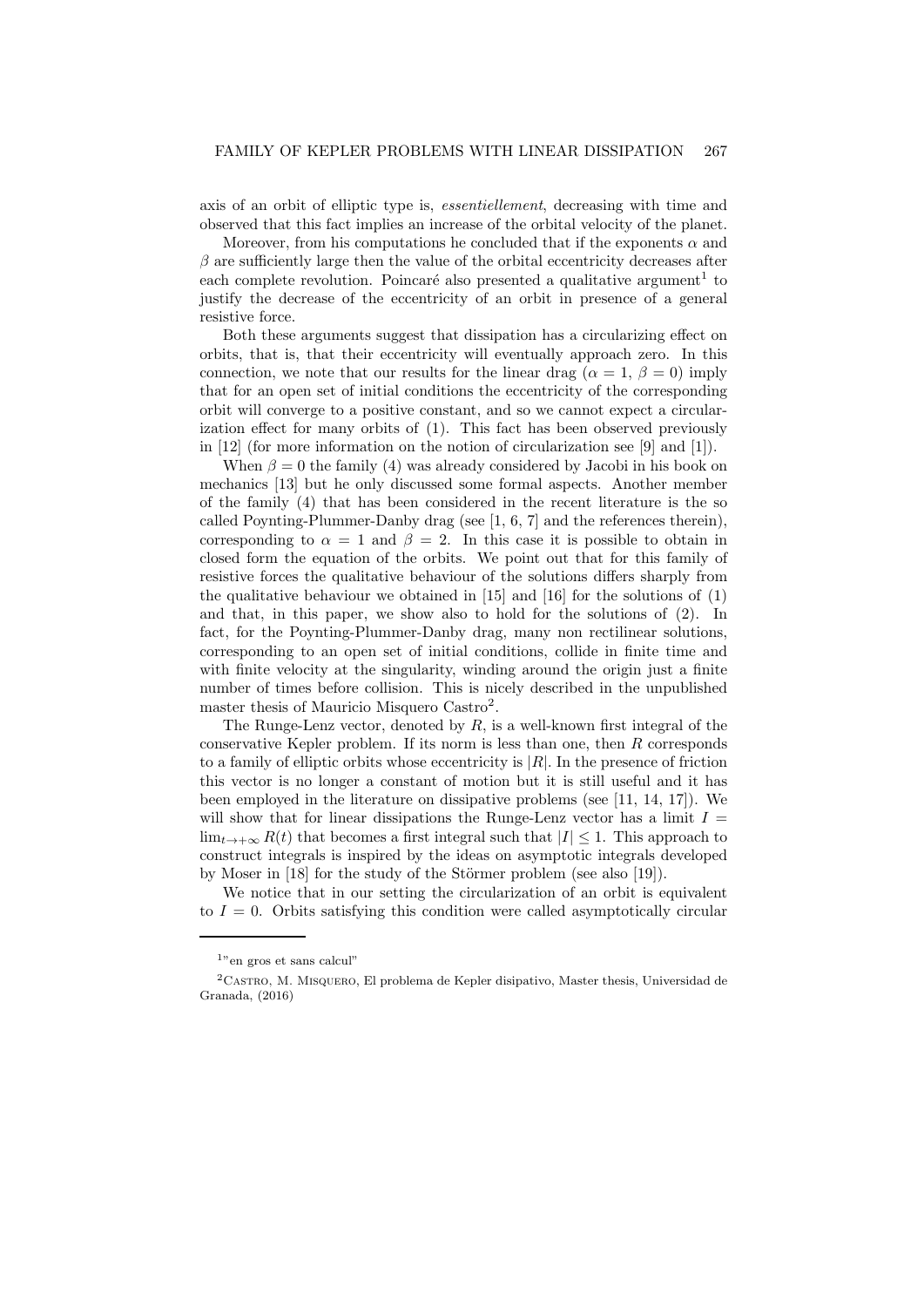in our previous paper [16], but at that time we were unable to decide whether they existed or not. In this work we show that they actually exist, although they are not typical. In this aspect the results of this paper improve those in [16] even for the case  $\mathcal{D} = \epsilon$ . This approach to construct integrals is inspired by the ideas on asymptotic integrals developed by Moser in [18] for the study of the Störmer problem (see also  $[19]$ ).

This paper can be seen as a contribution to the construction of a qualitative theory of the Kepler problem with dissipation. Many interesting problems in this topic are still to be addressed. For example, to determine the region of parameters  $(\alpha, \beta)$  producing circularization on an open set of initial conditions seems a challenging question. Also, the study of more realistic drags involved in satellite dynamics appears to be relevant (see [2]).

The rest of the paper is organized as follows.

In the second section we study the forward dynamics of (2), showing that the singularity is a global attractor. Our proof makes use of an extension to singular systems of the LaSalle invariance principle, which may have an independent interest. In Section 3 we extend to (2) the results given in [15] about the asymptotic values of the energy of solutions. This is done by adapting the approach based on the Levi-Civita transformation for the dissipative setting already considered in [15] for the linear drag. We recall that the Levi-Civita regularization in a dissipative setting was introduced by [3] for the numerical study of the global dynamics of a restricted three body problem with drag. In the fourth section we construct the asymptotic first integral for (2) and we show that it is continuous and invariant under planar rotations. In the fifth section we prove that its range is the unit disk. This is achieved by establishing the existence of asymptotically circular orbits of (2). It is interesting to note that for this aim we employ the Brouwer degree to show that there is a continuation from the circular solutions of the conservative case. Finally, in the Appendix we sketch the proofs of some results about rectilinear motions.

# 2. Dynamics in forward time: attraction towards the singularity

In this section we study the behaviour of the solutions of (2) when  $t \to \omega$ , where  $\omega$  is the right endpoint of their maximal interval of definition. We show that the singularity  $x = 0$  is a global attractor of (2). First we prove that non rectilinear solutions are defined up to  $\omega = +\infty$  and are bounded. Then we state and apply a version LaSalle's invariance principle which is well suited for singular equations. An analogous result is given in [4]. Finally, we show that all the rectilinear motions collide in finite time with  $x = 0$ .

We point out that in [15] the property that the origin is a global attractor was obtained by applying the results in [5], where such result is proved for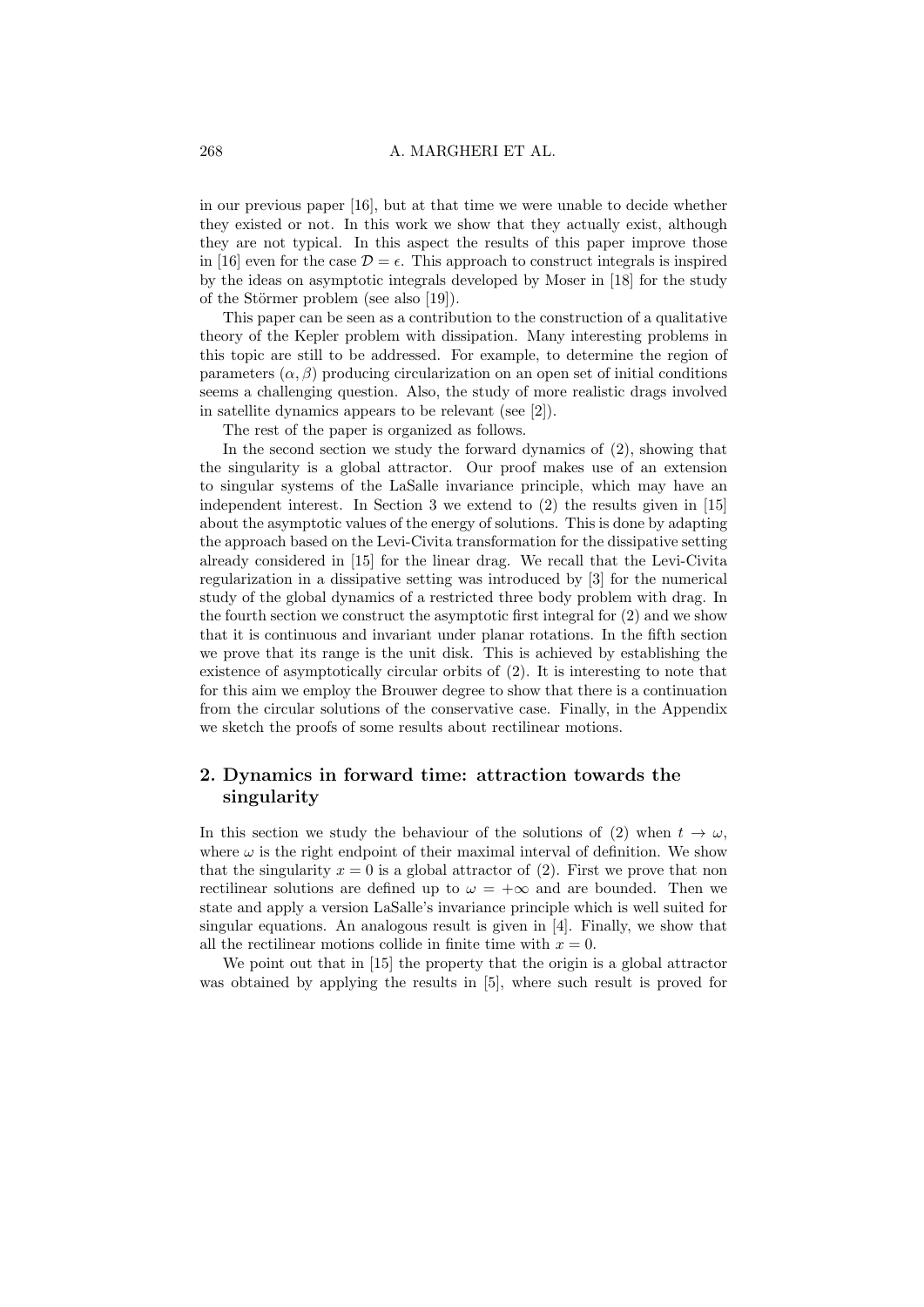a family of resistive forces of the form  $F(x, \dot{x}) = -\frac{k(|\dot{x}|)}{|\dot{x}|}$  $\frac{(|x|)}{|x|} \dot{x}$  which includes the linear drag. Here, rather than trying to adapt to our setting such results we have preferred to provide a direct proof of the global attractiveness of the singularity.

The dissipative Kepler problem described by equation (2) with is equivalent to the system

$$
\begin{cases} \n\dot{x} = v \\
\dot{v} + \mathcal{D}(|x|)v = -\frac{x}{|x|^3}\n\end{cases} \tag{5}
$$

in the phase space  $\Omega = (\mathbb{R}^2 \setminus \{0\}) \times \mathbb{R}^2$ .

Throughout the paper we will always assume that  $\mathcal{D} : [0, +\infty[ \to \mathbb{R}^+ \text{ is a}]$ locally Lipschitz continuous function which satisfies (3).

In what follows, for any fixed  $(x_0, v_0) \in \Omega$ , we will sometimes employ the notation  $x(t; x_0, v_0)$  for the solution of (2) such that  $x(0) = x_0, v(0) = v_0$ . If we consider the functions of the real variables  $(x, v)$  given respectively by

$$
E(x,v) = \frac{1}{2}|v|^2 - \frac{1}{|x|}, \quad (energy)
$$
 (6)

and

$$
C(x, v) = x \wedge v, \quad (angular \ momentum)
$$
\n<sup>(7)</sup>

then along the solutions of (2) it is

$$
\dot{E}(t) := \frac{dE}{dt}(x(t), \dot{x}(t)) = -\mathcal{D}(|x(t)|) |\dot{x}(t)|^2.
$$
 (8)

and

$$
\dot{C}(t) := \frac{dC}{dt}(x(t), \dot{x}(t)) = -\mathcal{D}(|x(t)|)C(t),
$$

from which it follows

$$
C(t) = C(0)e^{-\int_0^t \mathcal{D}(|x(\tau)|) d\tau}, \quad C(0) := x(0) \wedge \dot{x}(0). \tag{9}
$$

We rewrite now equation (2) using polar coordinates. If we consider the change of variables  $x = re^{i\theta}$ , the new coordinates satisfy the following differential system:

$$
\begin{cases}\n\ddot{r} - r\dot{\theta}^2 + \mathcal{D}(r)\dot{r} = -\frac{1}{r^2} \\
\frac{d}{dt}(r^2\dot{\theta}) = -\mathcal{D}(r)r^2\dot{\theta}.\n\end{cases}
$$
\n(10)

Recalling that  $|x \wedge \dot{x}| = \pm r^2 \dot{\theta}$ , by (9) we get that the radial component of the solutions of (2) satisfies the integro-differential equation

$$
\ddot{r} - \alpha^2 \frac{e^{-2 \int_0^t \mathcal{D}(r(s))ds}}{r^3} + \mathcal{D}(r)\dot{r} = -\frac{1}{r^2}
$$
 (11)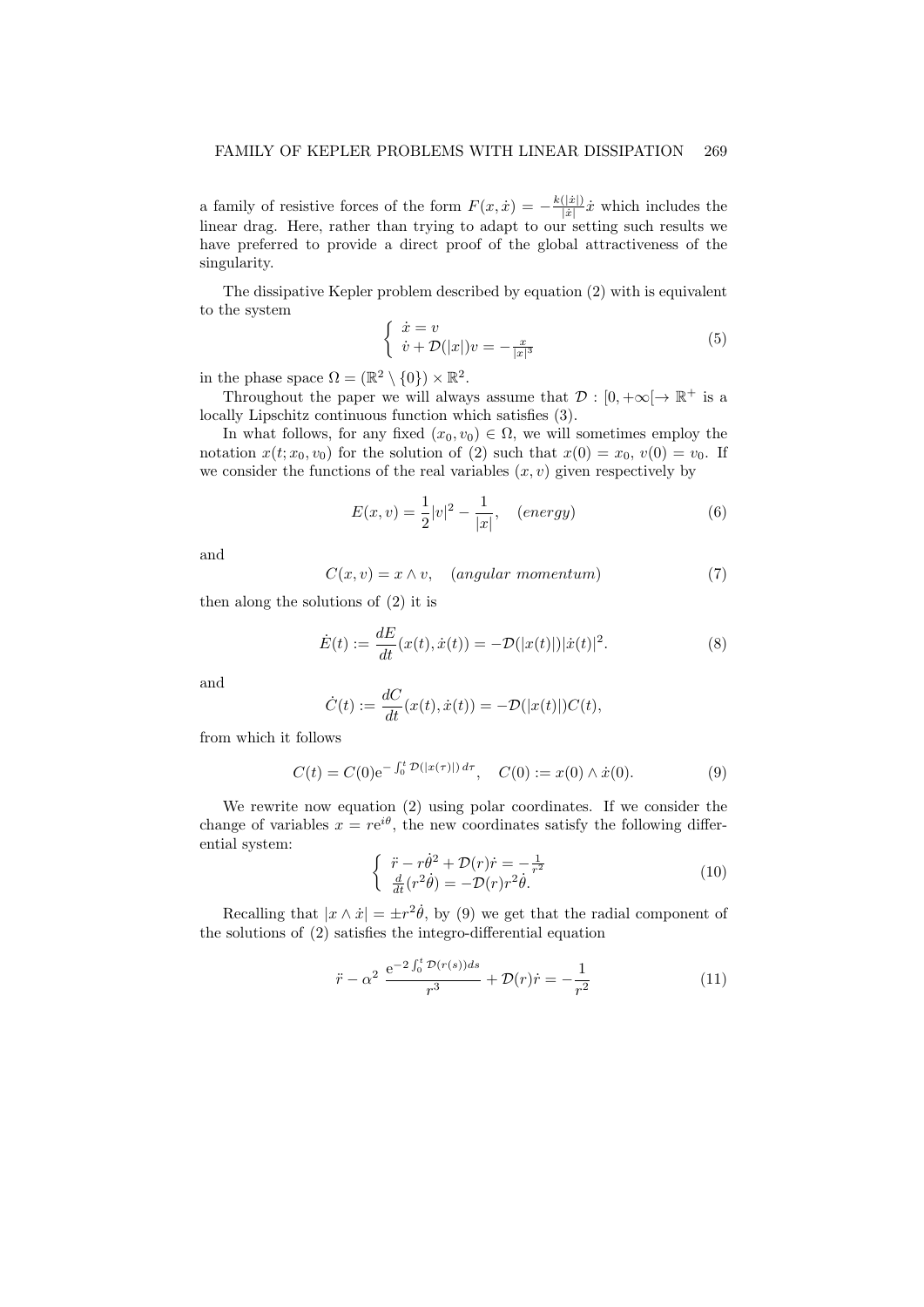where  $\alpha = |C(0)|$ .

We are now in a position to state our result about the non rectilinear motions of (2).

PROPOSITION 2.1. Let  $x(t) = r(t)e^{i\theta(t)}$  be a maximal solution of (2) with  $\alpha \neq 0$ , and let  $[0, \omega]$  be its domain in forward time. Then  $\omega = +\infty$ , and  $r(t) = |x(t)|$ is bounded on  $[0, +\infty)$ .

*Proof.* We prove first that  $r(t)$  is bounded on  $[0, \omega]$  and then we show that  $\omega = +\infty.$ 

To get the boundedness of the solutions we argue as follows. Either  $r(t) \leq$  $\alpha^2$  when t is sufficiently close to  $\omega$  and we have nothing to prove, or there exists a sequence  $t_n \to \omega$  such that  $r(t_n) > \alpha^2$ . If this is the case, there are two possible occurrences:

- i)  $r(t) > \alpha^2$  in  $[\tau, \omega]$  for some  $\tau \in [0, \omega];$
- ii) there exists a sequence of intervals  $I_n = [a_n, b_n] \subseteq [0, \omega]$  such that  $r(t) >$  $\alpha^2$  if and only if  $t \in ]a_n, b_n[$ .
- If i) holds, by (11) it follows that if  $t \in [\tau, \omega[$

$$
\frac{d}{dt}\left(e^{\int_{\tau}^{t} \mathcal{D}(r(s))ds}\dot{r}\right) = e^{\int_{\tau}^{t} \mathcal{D}(r(s))ds}(\ddot{r} + \mathcal{D}(r)\dot{r}) \le 0
$$
\n(12)

and by integrating this inequality we obtain

$$
\dot{r}(t) \le e^{-\int_{\tau}^{t} \mathcal{D}(r(s))ds} \dot{r}(\tau) \le e^{-A_1(t-\tau)} |\dot{r}(\tau)|, \quad t \in [\tau, \omega],
$$

which implies

$$
r(t) \le r(\tau) + \frac{|\dot{r}(\tau)|}{A_1} (1 - e^{-A_1(t - \tau)}) < r(\tau) + \frac{|\dot{r}(\tau)|}{A_1}, \quad t \in [\tau, \omega].
$$

The proof of boundedness of  $r(t)$  on  $[0, \omega]$  in case i) is concluded.

In case ii) we note that, since for any n we have  $r(a_n) = |x(a_n)| = \alpha^2$ , then from  $E(a_1) \geq E(a_n)$ , it follows that  $|r(a_n)| \leq |x(a_n)| \leq |x(a_1)|$  for any n. Then, taking into account that on  $I_n$  (12) holds, in a similar manner as above we get  $\dot{r}(t) \leq e^{-A_1(t-a_n)} |\dot{r}(a_n)|$ ,  $t \in I_n$ , and then

$$
r(t) \leq \alpha^2 + \frac{|x(a_1)|}{A_1}, \quad t \in I_n.
$$

Since the constant that bounds the solution is the same for all the intervals  $I_n$ and since  $r(t) \leq \alpha^2$  on the set  $[0, +\omega[\setminus \cup_n I_n,$  the proof of the boundedness of  $r(t)$  in case ii) is finished.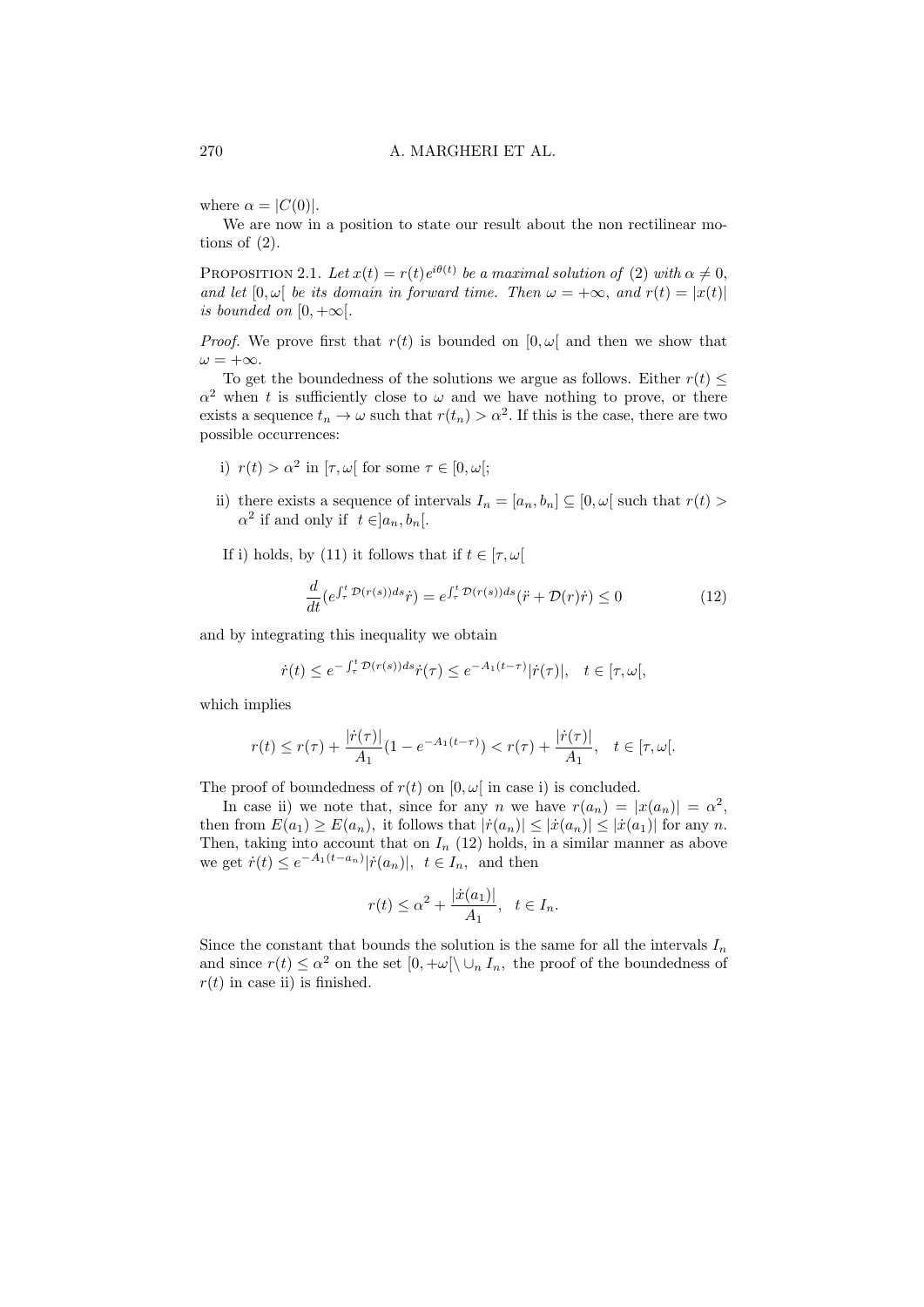We conclude that  $r(t)$  is bounded on  $[0, \omega]$ .

To prove that  $\omega = +\infty$  assume by contradiction that  $\omega < +\infty$ . The standard theory for initial value problems implies that one of the following cases hold:

- (i) there exists a sequence  $t_n \uparrow \omega$  such that  $x(t_n) \to 0$ ;
- (ii)  $|x(t)| \geq \delta$  if  $t \in [0, \omega[$  for some  $\delta > 0$  and  $\lim_{t \uparrow \omega} |\dot{x}(t)| = +\infty$ .

If condition (i) were valid then  $E(t_n) \to +\infty$  as  $n \to +\infty$  and this is incompatible with (8). In fact,

$$
E(t_n) \ge \frac{\alpha^2}{2r^2(t_n)} e^{-2\int_0^{t_n} \mathcal{D}(r(s))ds} - \frac{1}{r(t_n)} \ge \frac{1}{2r^2(t_n)} [\alpha^2 e^{-2Mt_n} - r(t_n)],
$$

where  $M := \sup_{t \in [0,\omega]} \mathcal{D}(r(t))$  is finite since  $\mathcal{D}(r)$  is continuous on  $[0, +\infty[$  and  $r(t)$  is bounded in  $[0, \omega]$ . Assume now that (ii) holds. From  $|x(t)| \geq \delta$  for any  $t \in [0, \omega[$  we get

$$
\frac{1}{2}|\dot{x}(t)|^2 - \frac{1}{\delta} \le E(t) \le E(0).
$$

Since this inequality gives a bound for  $|\dot{x}(t)|$  on  $[0, \omega]$  we get a contradiction with the limit in (ii). П

To prove that all the non rectilinear solutions of equation (2) tend to the singularity as  $t \to +\infty$  we need the following general auxiliary result, which is an extension to singular systems of the LaSalle invariance principle.

PROPOSITION 2.2. Let  $\Omega \subset \mathbb{R}^d$  be an open set and assume that the existence and uniqueness of solution holds for the system  $\dot{x} = f(x)$  with  $f: \Omega \to \mathbb{R}^d$ continuous. Let  $\phi_t(x)$  denote the value at time t of the solution of  $\dot{x} = f(x)$ which starts from x at  $t = 0$  and let  $I_x \subset \mathbb{R}$  be its maximal interval of definition. Assume there exists a continuous function  $V : \Omega \to \mathbb{R}$  such that

$$
V(\phi_t(x)) < V(x), \quad t \in I_x, \ t > 0, \ x \in \Omega. \tag{13}
$$

If  $x_* \in \Omega$  is such that  $[0, +\infty[\subset I_{x_*},$  then

$$
L_{\omega}(x_{*}) \cap \Omega = \emptyset,
$$

where  $L_{\omega}(x_{*})$  denotes the  $\omega$ -limit set of  $x_{*}$ .

Note that in the above statement the limit set is defined as

$$
L_{\omega}(x_{*}) = \bigcap_{t \geq 0} \overline{\{\phi_{\tau}(x_{*}) : \tau \geq t\}},
$$

where the closure is taken in  $\mathbb{R}^d$ .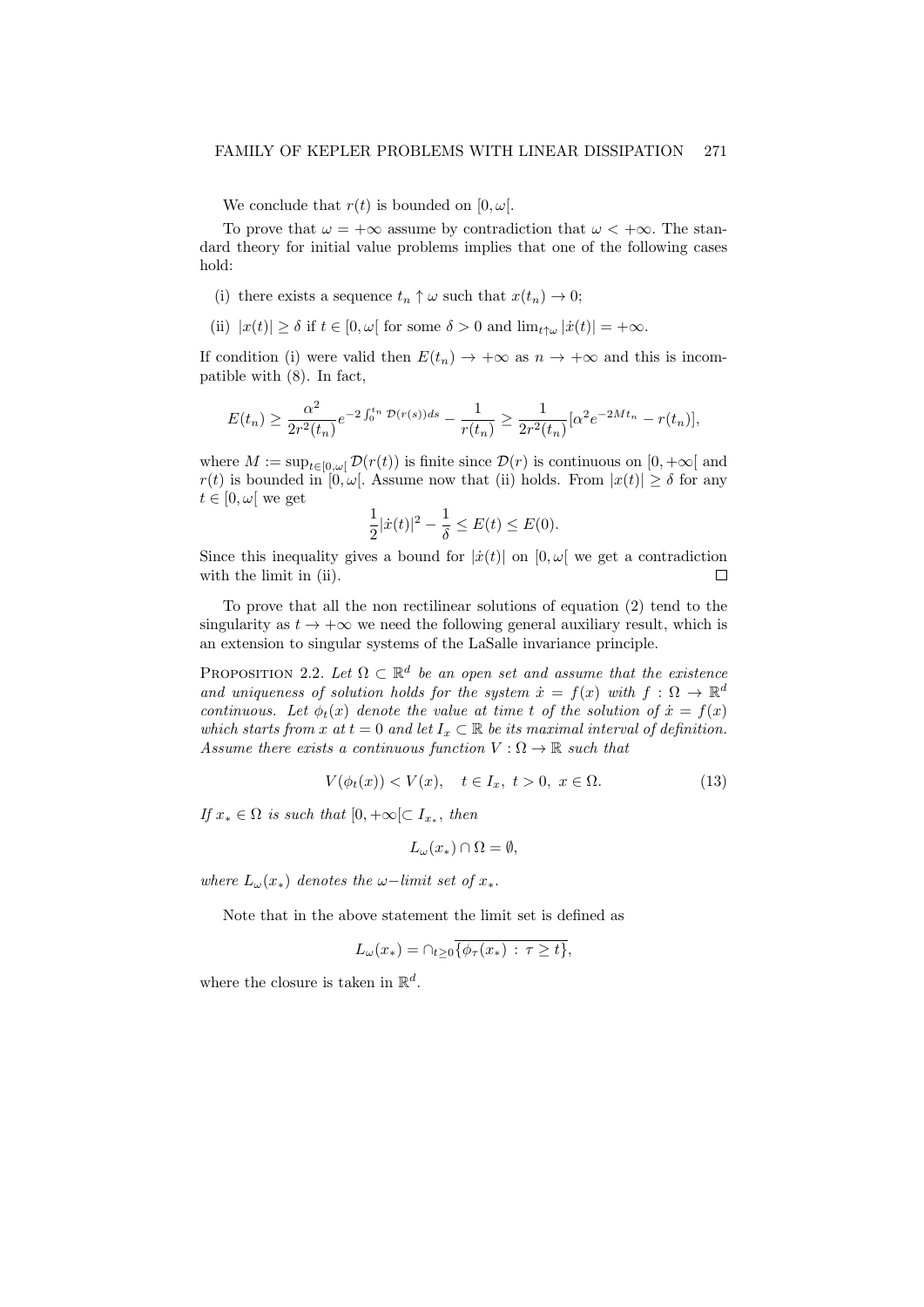Remark 2.1. The following variant of the Proposition will be useful later. We can assume that the condition  $(13)$  only holds for points x lying on a closed subset F of  $\Omega$ . If the set F is invariant under the flow then the conclusion on the limit set will be valid for the orbits lying on F.

*Proof.* By contradiction, assume that there exists  $t_n \to +\infty$  such that  $\phi_{t_n}(x_*) \to$  $\xi \in \Omega$ . By the continuous dependence of the solutions of  $\dot{x} = f(x)$  on the initial value, given  $\sigma > 0$  such that  $\sigma \in I_{\xi}$  we know that, for large  $n, \sigma \in I_{\phi_{t_n}(x_*)}$  and  $\phi_{\sigma+t_n}(x_*) \to \phi_{\sigma}(\xi)$ . For each *n* there exists  $\mu(n) > n$  such that  $t_{\mu(n)} > t_n + \sigma$ . Then,

$$
V(\phi_{t_{\mu(n)}}(x_{\ast})) < V(\phi_{t_n+\sigma}(x_{\ast})).
$$

 $V(\xi) \le V(\phi_{\sigma}(\xi)),$ 

Letting  $n \to +\infty$  we get

and this is a contradiction

As a corollary we get:

PROPOSITION 2.3. Let  $x(t) = r(t)e^{i\theta(t)}$  be a non rectilinear solution of (2). Then

$$
\lim_{t \to +\infty} x(t) = 0.
$$

*Proof.* Assume by contradiction that there exists a sequence  $t_n \to +\infty$  such that  $|x(t_n)| \geq \delta > 0$  for a suitable  $\delta$ . From the energy inequality

$$
E(t_n) = \frac{1}{2} |\dot{x}(t_n)|^2 - \frac{1}{|x(t_n)|} \le E(0)
$$

we deduce that  $|x(t_n)|^2 \leq E(0) + \frac{1}{\delta}$ . As by Proposition 2.1  $x(t_n)$  is bounded, it must be  $L_{\omega}(x(0), \dot{x}(0)) \cap \Omega \neq \emptyset$ . Since  $\ddot{x}(t) \neq 0$  when  $\dot{x}(t) = 0$ , we deduce that the zeros of  $\dot{x}(t)$  are isolated. Then the formula  $\dot{E} = -\mathcal{D}(|x|)|\dot{x}|^2$  implies that the energy function E is strictly decreasing on the solutions of  $(2)$  and  $(13)$ holds. Now we can apply the previous proposition with  $V = E$  and get a contradiction. П

As to the solutions with zero angular momentum, the so called rectilinear motions, they satisfy the equation

$$
\ddot{r} + \mathcal{D}(r)\dot{r} = -\frac{1}{r^2},\tag{14}
$$

obtained from (11) by setting  $\alpha = 0$ .

For this class of solutions we state the following result. Its proof is analogous to the one of Proposition 3.1 in [15], and we only sketch it in the Appendix.

PROPOSITION 2.4. All solutions of (14) are collision solutions, that is  $\omega$  is finite and

$$
\lim_{t \to \omega^{-}} r(t) = 0, \quad \lim_{t \to \omega^{-}} \dot{r}(t) = -\infty.
$$

 $\Box$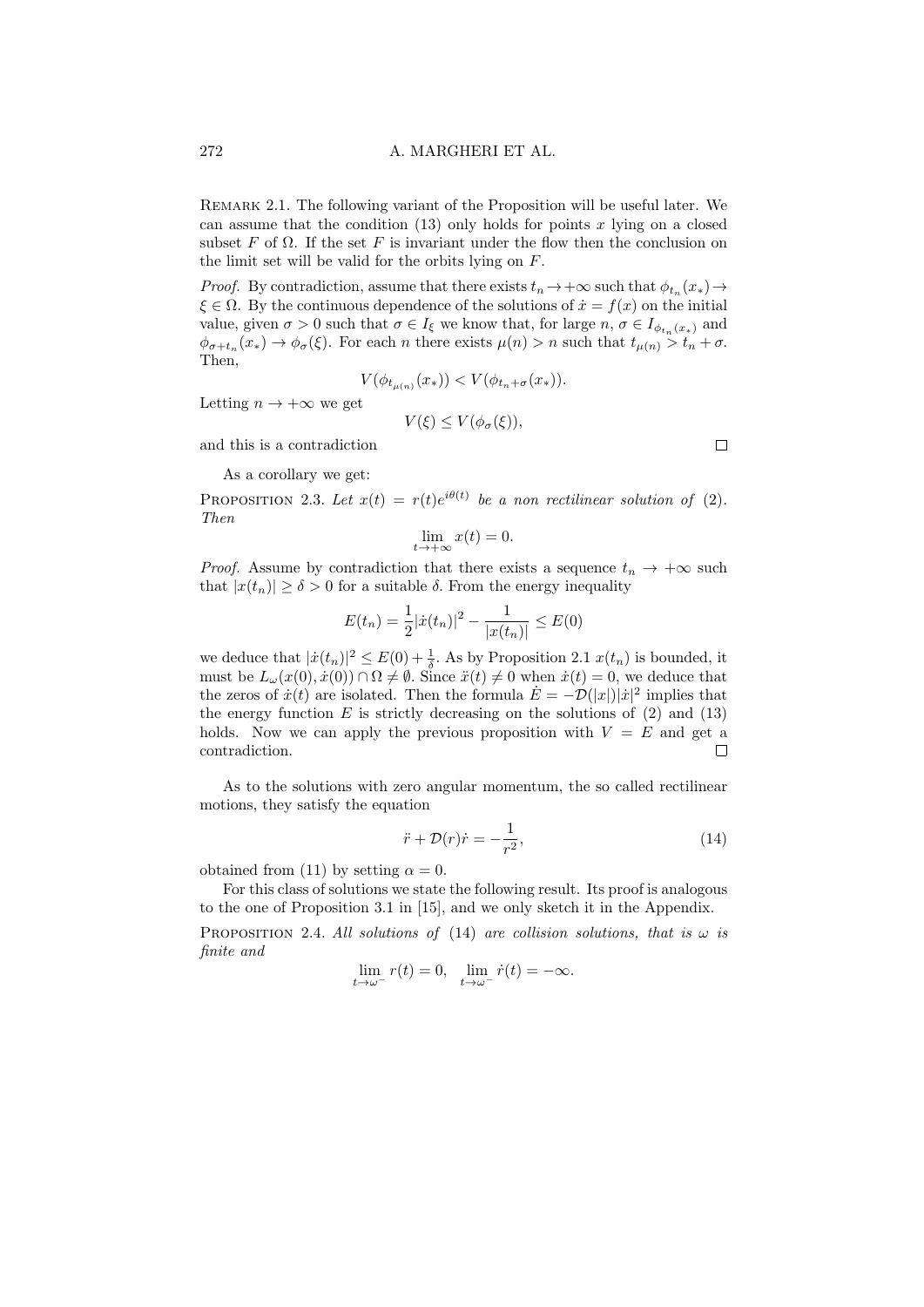# 3. The Levi-Civita transformation and the asymptotic behaviour of the energy

In this section we study the behaviour of the energy of the solutions of (2) as they approach the singularity.

The starting point is to adapt to equation (2) the Levi-Civita regularization that was introduced in a dissipative setting in [15] to deal with the linear drag. We recall that, after the natural identification of  $x = (x_1, x_2)$  with the complex number  $x_1 + ix_2$ , the Levi-Civita regularization is defined by the change of variables

$$
x = w^2, \ ds = \frac{dt}{|x|}.\tag{15}
$$

Using this regularization, equation (2) is transformed into the system of ODEs in the new time s

$$
w' = v, \quad v' = \frac{Ew}{2} - \mathcal{D}(|w|^2)|w|^2v, \quad E' = -2\mathcal{D}(|w|^2)(E|w|^2 + 1). \tag{16}
$$

This system has to be considered on the invariant manifold

$$
\mathcal{M} = \{ (w, v, E) \in \mathbb{C}^2 \times \mathbb{R} : E|w|^2 + 1 - 2|v|^2 = 0 \},\tag{17}
$$

which contains all the physically meaningful solutions.

A solution of (2) starting from  $(x_0, v_0) \in \Omega$  is transformed in a solution of (16) starting from  $(w_0, \hat{v}_0, E_0) \in \mathcal{M}$ , where  $w_0$  is a square root of  $x_0, \hat{v}_0 = \frac{|x_0|v_0}{2w_0}$  $2w_0$ and  $E_0 = \frac{1}{2}|v_0|^2 - \frac{1}{|x_0|}$ . Vice-versa, a solution of (16) starting on M and such that  $w(0) \neq 0$  corresponds to the solution  $x(t) := w^2(S(t))$  of (2), where  $S(t)$ is the inverse function of  $T(s) := \int_0^s |w(\sigma)|^2 d\sigma$ .

Notice that if the points  $(x_0, v_0)$  belong to a compact subset K of  $\Omega$ , then the triplets  $(w_0, \hat{v}_0, E_0)$  lie on a compact subset K of M.

LEMMA 3.1. Let  $(w_0, v_0, E_0)$  be a point of M and let  $(w(s), v(s), E(s))$  denote the solution of (16) passing through this point at  $s = 0$ . Then this solution is well defined on  $[0, +\infty)$  and

$$
\lim_{s \to +\infty} E(s) = -\infty.
$$

*Proof.* Let  $[0, \sigma]$  be the maximal interval to the right of the solution. By a contradiction argument we assume that  $\sigma < +\infty$ . The third equation of (16) and the invariance of  $M$  imply that

$$
E'(s) = -4\mathcal{D}(|w(s)|^2)|v(s)|^2 \le 0.
$$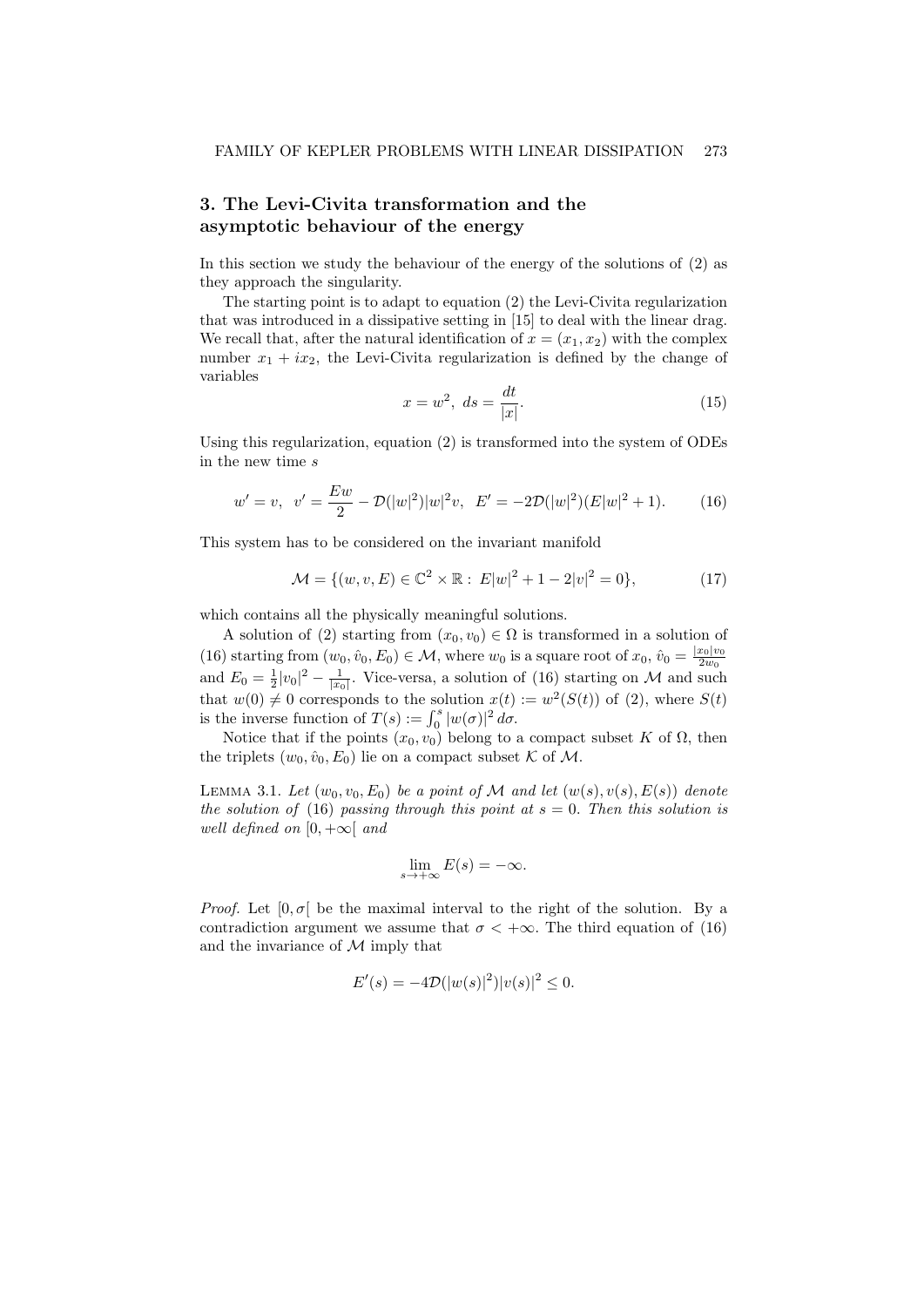In particular  $E(s) \leq E(0)$  for each  $s \in [0, \sigma]$ . Again, the invariance of M leads to the differential inequality

$$
\frac{d}{ds} |w(s)| \leq |w'(s)| = \sqrt{\frac{1+E(s)|w(s)|^2}{2}} \leq \frac{1+|E(0)|^{\frac{1}{2}}|w(s)|}{\sqrt{2}}.
$$

It follows that  $|w(s)|$  remains bounded in  $[0, \sigma]$ . This fact implies that the function  $\mathcal{D}(|w(s)|^2)$  is bounded on  $[0, \sigma]$  and by the last equation of (16) we conclude that the same is true for  $|E(s)|$ . The definition of M implies now that  $|v(s)|$  is bounded on  $[0, \sigma]$ . It follows that the solution  $(w(s), v(s), E(s))$  cannot blow up at  $s = \sigma$  and this gives a contradiction with  $\sigma < +\infty$ . We conclude that the solution is well defined on  $[0, +\infty]$ .

Since on this interval we have  $E'(s) \leq 0$ , then  $E_{\infty} = \lim_{s \to +\infty} E(s)$  exists and belongs to  $[-\infty, E(0)]$ . We prove now that  $E_{\infty} = -\infty$ . Let us assume by contradiction that  $E_{\infty} \in \mathbb{R}$  and distinguish two cases:

- (i)  $E_{\infty} \geq 0$ ;
- (ii)  $E_{\infty} < 0$ .

If (i) holds, we know that  $E(s) \ge E_{\infty} \ge 0$  if  $s \ge 0$ . After integrating the third equation of (16), we have

$$
E(s) = E(0) - 2 \int_0^s \mathcal{D}(|w(\xi)|^2) (E(\xi)|w(\xi)|^2 + 1) d\xi \le E(0) - 2A_1s \to -\infty
$$

as  $s \to -\infty$ , and we get a contradiction.

Assume now that (ii) holds. We note that system (16), defined on  $\Omega =$  $\mathbb{C}^2 \times \mathbb{R}$ , is in the conditions of the remark after Proposition 2.2 with  $F = \mathcal{M}$ and  $V = E$ . Once we are on M we know from the discussions of the case (i) that it is not restrictive to assume that  $E(s) < 0$  if  $s \geq 0$ , and we claim that the zeros of  $v(s)$  on  $[0, +\infty[$  are isolated. Indeed,  $v(s) = 0$  implies  $|w(s)|^2 = \frac{1}{|E(s)|} > 0$ and then  $v'(s) = \frac{E(s)w(s)}{2} \neq 0$ . Thus

$$
E(s) - E(0) = -4 \int_0^s \mathcal{D}(|w(\xi)|^2) |v(\xi)|^2 d\xi < 0
$$

when  $s > 0$  and then condition (13) holds on M with  $V = E$ . As a consequence, the  $\omega$ -limit set of our solution is empty. From the identity

$$
E(s)|w(s)|^2 + 1 = 2|v(s)|^2 \ge 0
$$

we deduce that

$$
\limsup_{s \to +\infty} |w(s)|^2 \le \frac{1}{|E_{\infty}|}.
$$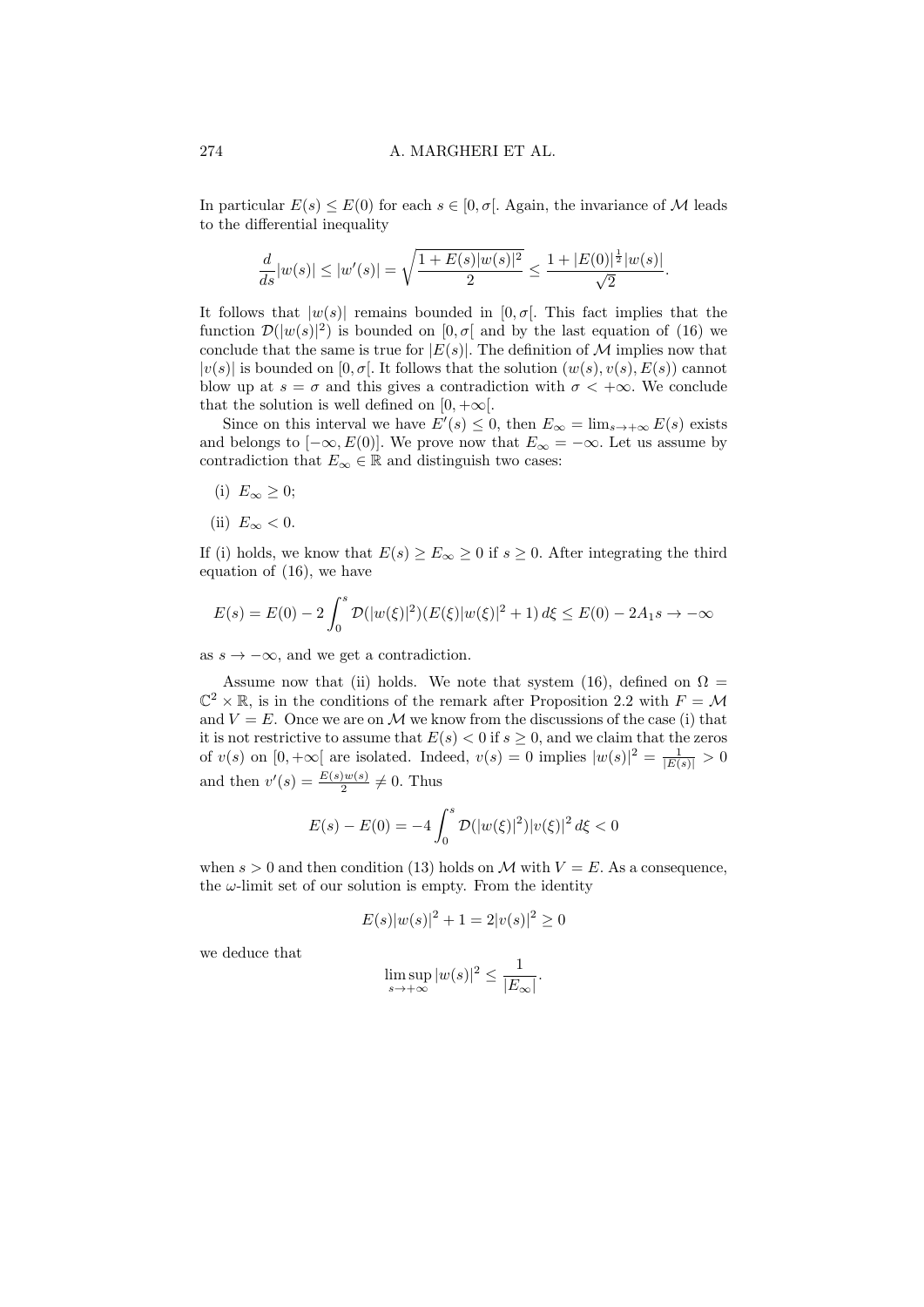Also,

$$
\limsup_{s \to +\infty} |v(s)|^2 \le \frac{1}{2}.
$$

Then the forward orbit  $\{(w(s), v(s), E(s)) : s > 0\}$  is bounded and the  $\omega$ -limit set is a non empty compact set of M. This is the searched contradiction.  $\Box$ 

As an immediate consequence of this lemma we have the following:

PROPOSITION 3.2. If  $x(t)$  is a solution of (2) with non zero angular momentum, then

$$
\lim_{t \to +\infty} E(t) = -\infty.
$$

*Proof.* By choosing a branch of the square root, a non rectilinear solution  $x(t)$ of (2) is transformed by (15) in a solution of (16) on M such that  $w(s) =$  $\sqrt{x(T(s))}$ , where  $T(s)$  is the inverse function of  $s = S(t) = \int_0^t \frac{1}{|x(\tau)|} d\tau$ . By Proposition 2.1 we conclude that  $s \to +\infty$  when  $t \to +\infty$ , and the claim follows from Lemma 3.1.  $\Box$ 

As to the energy of the rectilinear solutions  $x = r(t)$  of (2) we have the following result. Its proof is analogous to the one of the corresponding results given in [15] for the linear drag (see Proposition 3.1 and Proposition 4.2 therein) and therefore it is just outlined in the Appendix. Here we stress that the Levi-Civita regularization is used to get the second part of the statement.

PROPOSITION 3.3. Collisions occur with finite energy. Energy at collision may have any arbitrarily prescribed real value.

# 4. Existence and properties of the Runge-Lenz-type first integral

As proved in the previous sections, a solution of (2) (and hence of (5)) such that  $x(0) = x_0$  and  $\dot{x}(0) = v_0$  is defined for  $t \in [0, \omega]$  where  $\omega = \omega(x_0, v_0)$  is finite in the case of a rectilinear motion, whereas  $\omega = +\infty$  for a non rectilinear motion.

We recall that, if we consider the energy  $E(x, v)$ , the angular momentum  $C(x, v)$  and the vector

$$
R(x, v) = v \wedge (x \wedge v) - \frac{x}{|x|}, \quad (Runge - Lenz \ vector)
$$
 (18)

then the two following functional relationships hold among them as functions of the real variables  $(x, v)$  (see also [10], 3-9):

$$
|x| + \langle R, x \rangle = |C|^2, \text{ for any } x \in \mathbb{R}^2 \setminus \{0\},\tag{19}
$$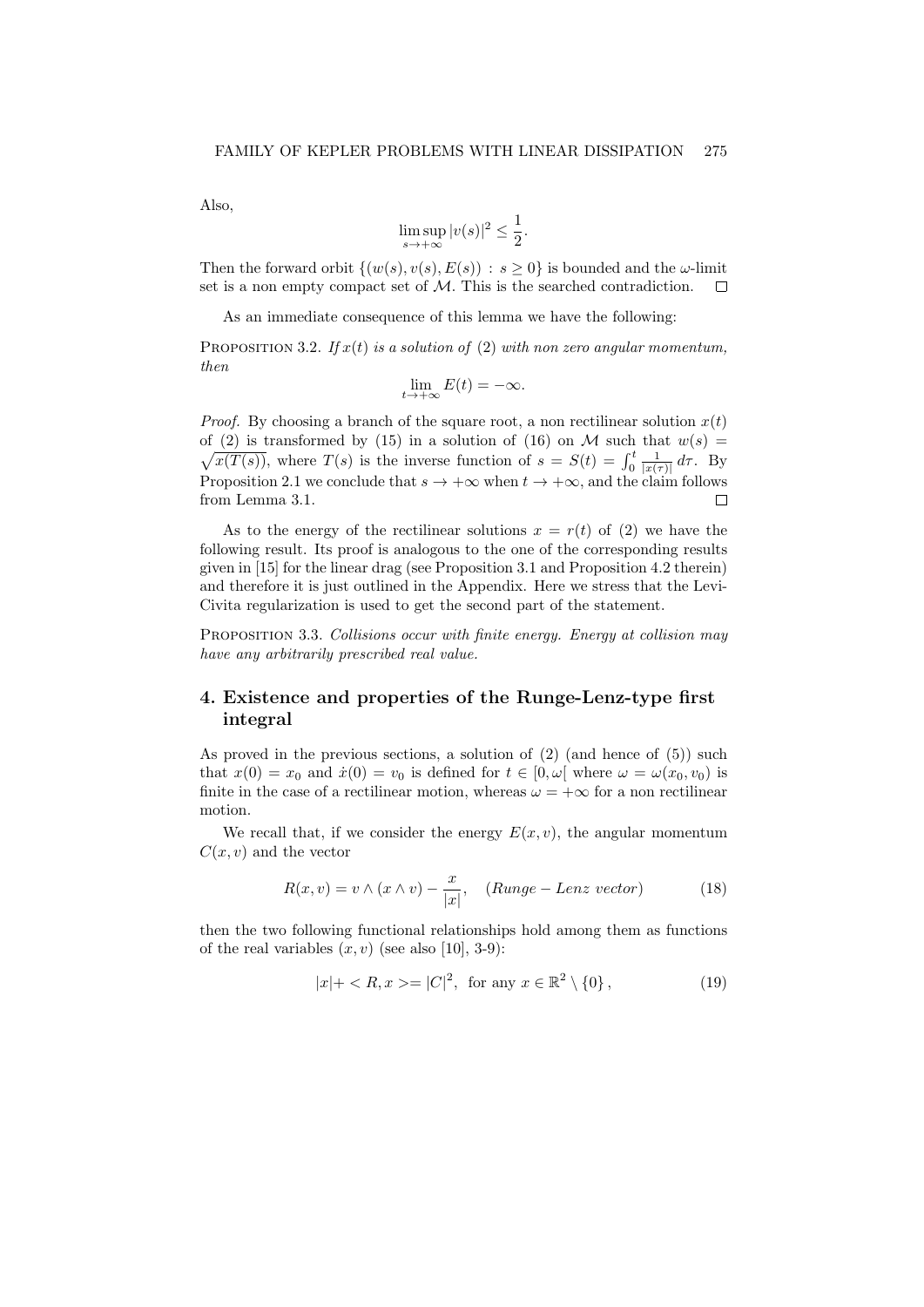where  $\langle v, w \rangle$  denotes the inner product between the vectors v and w, and

$$
|R|^2 - 1 = 2|C|^2 E.
$$
\n(20)

In the conservative case,  $E, C$  and  $R$  are first integrals of the Kepler problem. In particular, if  $0 < |R| < 1$ , the vector R is the eccentricity vector corresponding to the Keplerian ellipse defined by (19), the unit vector  $\frac{R}{|R|}$  is the direction of its major axis and  $e = |R|$  is its eccentricity.

To end our preparatory work, we state the following lemma, needed to prove the continuity on  $\Omega$  of the Runge-Lenz-type first integral I we define below in Theorem 4.2.

LEMMA 4.1. Let K be a compact subset of  $\Omega$ . Then, there exist numbers  $m_K >$ 0 and  $\mu_K > 0$  such that

$$
|x(t; x_0, v_0)| \le m_K \tag{21}
$$

and

$$
|\dot{x}(t; x_0, v_0)||x(t; x_0, v_0)|^{\frac{1}{2}} \le \mu_K \tag{22}
$$

for any  $(x_0, v_0) \in K$  and  $t \in [0, \omega]$ .

Proof. To prove the first estimate, we proceed as in the last part of the proof of Lemma 2.2 in [16], to which the reader should refer for the details. As pointed out in the previous section, the Levi-Civita regularization transforms the solutions of (2) starting in  $(x_0, v_0) \in K$  into solutions of system (16) starting in a compact set  $\mathcal{K} \subset \mathcal{M}$ . By Lemma 3.1 these solutions are defined on [0, + $\infty$ ] and are such that their energy  $E(s)$  becomes, eventually, negative, say less than  $-\frac{1}{2}$ . <sup>3</sup> If we consider the w component of a solution of (16), the invariance of  $\overline{\mathcal{M}}$  gives the bound  $|w(s)|^2 < 2$  for sufficiently large s. Then, by a standard compactness argument, solutions of  $(16)$  starting in K are such that the previous bound on  $|w(s)|$  holds for s greater than a suitable s<sup>\*</sup> uniformly in K. For such solutions the existence of a uniform bound for  $|w(s)|$  on  $[0, +\infty]$  easily follows. Going back to the original variables one gets (21) for  $|x| = |w|^2$  when  $(x_0, v_0) \in K.$ 

To prove the second estimate we observe that since the energy is decreasing,  $E(t) \leq E(0)$  for any  $t \in [0, \omega]$ , and we get the following bound on the velocity:

$$
|\dot{x}(t)| \le \sqrt{2\left(E(0) + \frac{1}{|x(t)|}\right)}, \quad t \in [0, \omega[.
$$
 (23)

Multiplying (23) by  $|x(t)|^{\frac{1}{2}}$  we obtain (22) with  $\mu_K := \sqrt{2(E_K m_K + 1)}$  and  $E_K := \max_K |E(x_0, v_0)|.$ П

<sup>&</sup>lt;sup>3</sup>The discussion in [16] on the inequality (62) appearing in the proof of Lemma 2.2 was incomplete. This inequality is valid and follows from Lemma 3.1.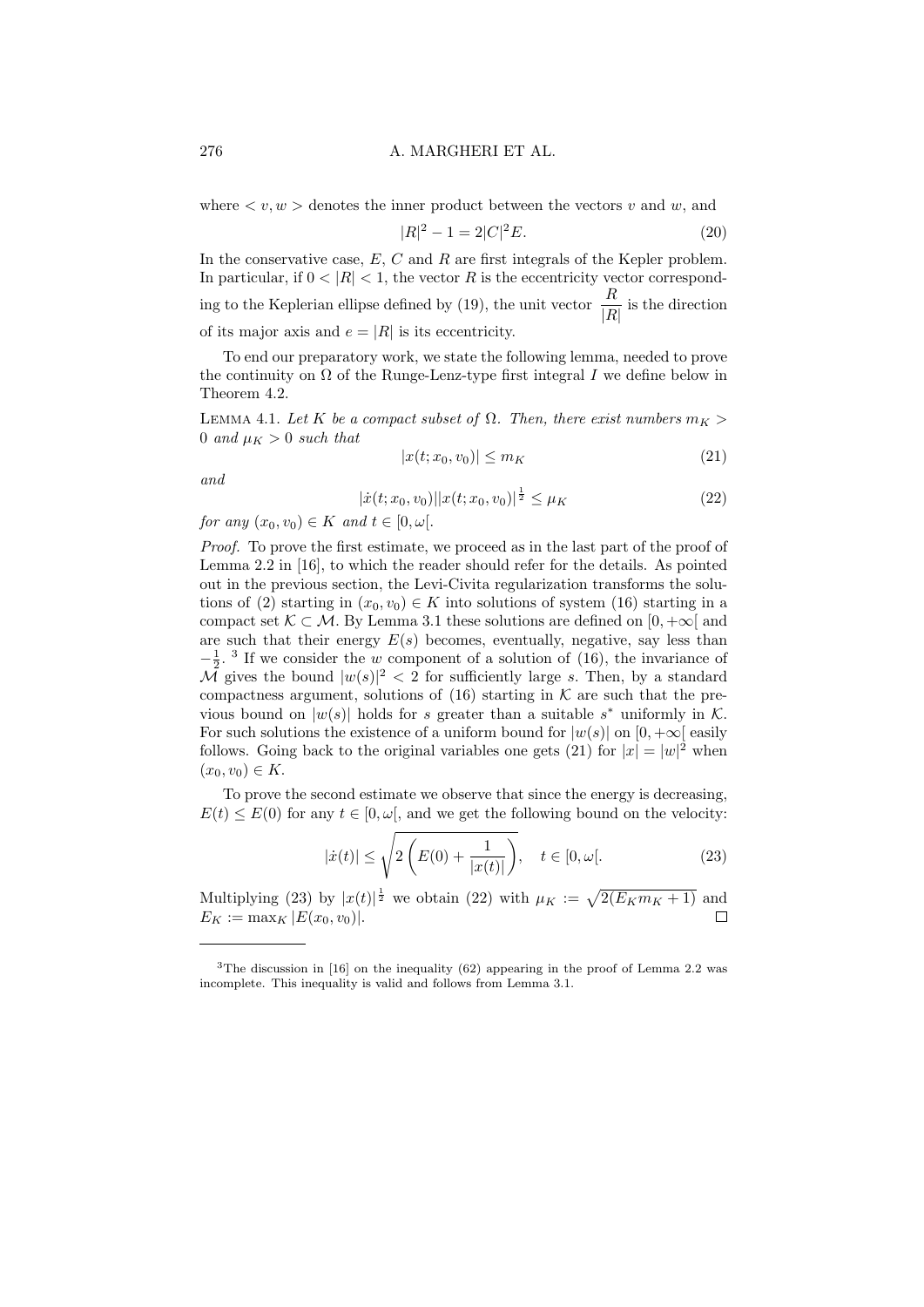We are now in a position to state the main result of this section. This result provides a continuous vector first integral  $I = (I_1, I_2)$  which is invariant under the group of planar rotations and whose components are two functionally independent scalar first integrals (see Remark 1 in [16]).

As in the case of the linear drag, I can be interpreted as an asymptotic eccentricity vector and its norm as an asymptotic eccentricity. In particular, solutions with  $|I| < 1$  tend to the origin along a spiral determined asymptotically by I.

THEOREM 4.2. There exists a continuous vector field

$$
I: \Omega \to \mathbb{R}^2, \ I = I(x, v)
$$

satisfying

- (i)  $I(\sigma x, \sigma v) = \sigma I(x, v)$ , for each  $(x, v) \in \Omega$  and each rotation  $\sigma \in SO(2)$ .
- (ii) The range of  $I$  is the closed unit disk, that is

$$
I(\Omega) = \mathbb{D},\tag{24}
$$

where  $\mathbb{D} = \{y \in \mathbb{R}^2 : |y| \leq 1\}.$ 

(iii) Each solution  $(x(t), v(t))$  of (5), defined on a maximal right interval of the form  $[0, \omega]$ , satisfies

$$
I(x(t), v(t)) = \lim_{\tau \to \omega} R(x(\tau), v(\tau)).
$$
\n(25)

*Proof.* Below we will prove the continuity of I and properties  $(i)$  and  $(iii)$ . The proof of  $(ii)$  is postponed to the next section, to properly highlight the fact that it relies on the existence of asymptotically circular orbits.

Throughout the proof, K will be a fixed compact set contained in  $\Omega$ , and  $(x_0, v_0)$  will be a point of K. Let  $(x(t), v(t))$  be the solution of system (5) such that  $(x(0), v(0)) = (x_0, v_0)$ . We denote by  $R(t) = R(x(t), v(t))$  and denote by  $\dot{R}$  its derivative with respect to time.

Recall that we have  $\dot{C} = -\mathcal{D}(|x(t)|)C$  and that

$$
\frac{d}{dt}\left(\frac{x}{|x|}\right) = C \wedge \left(\frac{x}{|x|^3}\right) \tag{26}
$$

for any smooth function  $x = x(t)$ . By differentiating the equality defining  $R(t)$ and then integrating the result from  $0$  to  $t$  we get

$$
R(t) = R(0) - 2 \int_0^t \mathcal{D}(|x(\tau)|) \dot{x}(\tau) \wedge C(\tau) d\tau.
$$
 (27)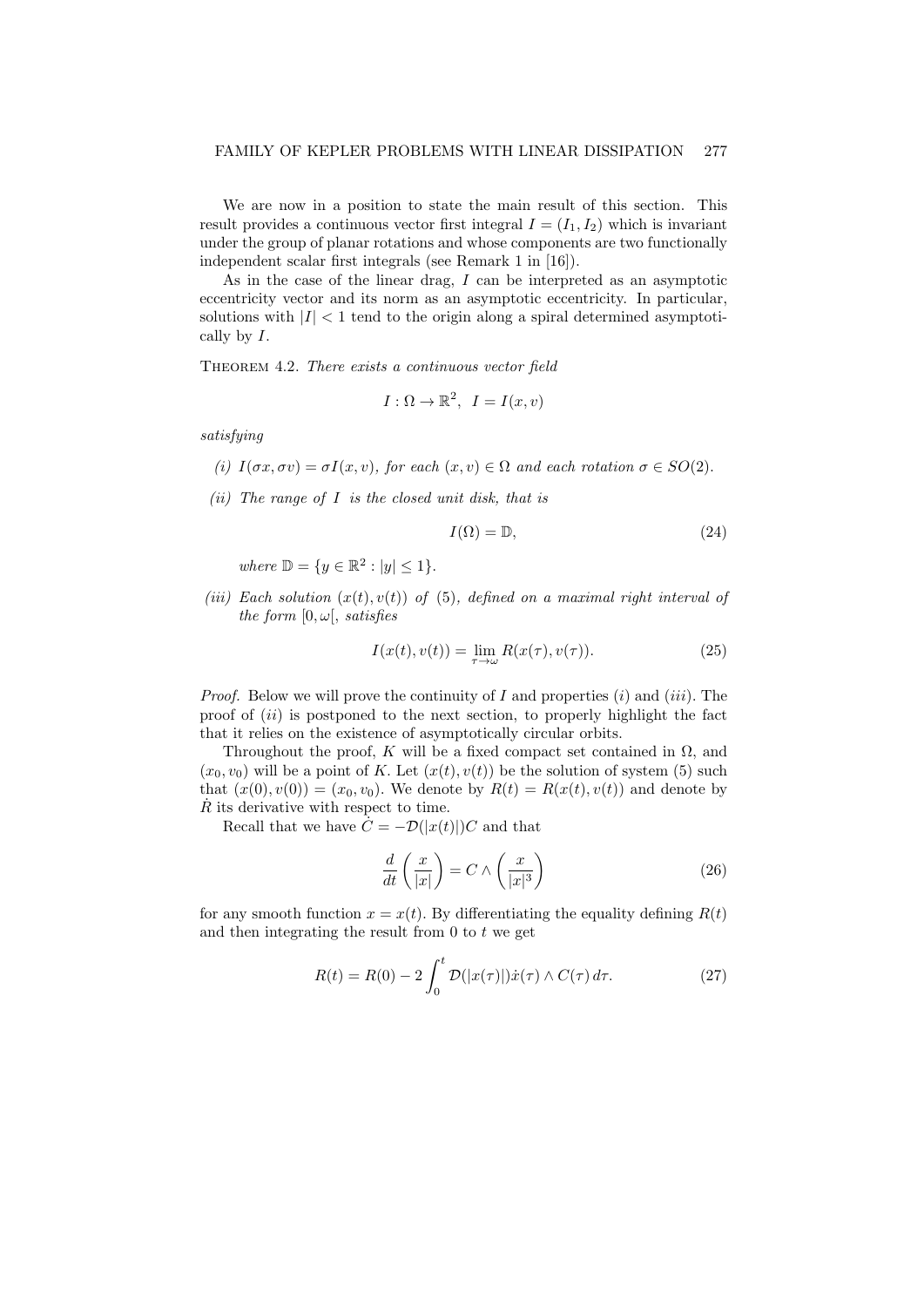If  $x_0 \wedge v_0 = 0$ , then for the corresponding rectilinear motion we have  $R(t) =$  $R(0) = R(x_0, v_0) = -\frac{x_0}{|x_0|}$  for any  $t \in [0, \omega)$  so that, trivially, we define  $I(x_0, v_0) := \lim_{t \to \omega} R(t) = R(x_0, v_0)$ . Let us consider the case  $x_0 \wedge v_0 \neq 0$ . We claim that the estimate below holds:

$$
|(\mathcal{D}(|x(t)|) - \mathcal{D}(0))\dot{x}(t) \wedge C(t)| \le Me^{-A_1 t} \text{ if } t \ge 0
$$
 (28)

where the constant M is uniform with respect to K. To prove (28) let  $m_K$ and  $\mu_K$  be the numbers provided by Lemma 4.1. Since  $\mathcal D$  is locally Lipschitz continuous on  $[0, +\infty]$ , we can find a Lipschitz constant  $L_K$  on the compact interval  $[0, m_K]$ . In particular

$$
|\mathcal{D}(r) - \mathcal{D}(0)| \le L_K r \quad \text{if} \quad 0 \le r \le m_K.
$$

Thus, for any  $t > 0$  we have

$$
|(\mathcal{D}(|x(t)|) - \mathcal{D}(0))\dot{x}(t) \wedge C(t)| \le L_K |x(t)| |\dot{x}(t)| |C(t)|
$$
  

$$
\le L_K m_K^{\frac{1}{2}} \mu_K |x_0| |v_0| e^{-A_1 t}, \quad (29)
$$

where we have used (3) and

$$
|C(t)| \le |x_0||v_0|e^{-A_1t}, \ t \ge 0. \tag{30}
$$

Once (28) has been proved, we rewrite the Runge-Lenz vector in the form

$$
R(t) = R(0) + 2\mathcal{D}(0)x_0 \wedge C(0) - 2\mathcal{D}(0)x(t) \wedge C(t) - 2I_1(t) + 2\mathcal{D}(0)I_2(t),
$$
 (31)

with

$$
I_1(t) = \int_0^t (\mathcal{D}(|x(\tau)|) - \mathcal{D}(0))\dot{x}(\tau) \wedge C(\tau) d\tau
$$

and

$$
I_2(t) = \int_0^t x(\tau) \wedge \dot{C}(\tau) d\tau.
$$

Formula (31) is obtained by adding and subtracting  $\mathcal{D}(0)$  in the scalar factor of the integral in (27) and then applying an integration by parts. From (30) we deduce that if  $t \geq 0$ 

$$
|x(t) \wedge C(t)| \le m_K |x_0| |v_0| e^{-A_1 t}
$$
\n(32)

$$
|x(t) \wedge \dot{C}(t)| \le m_K D_K |x_0| |v_0| e^{-A_1 t}
$$
\n(33)

where  $D_K = \max_{[0,m_K]} \mathcal{D}(r)$ . Together with (28) these inequalities imply that  $I = \lim_{t \to +\infty} R(t)$  exists.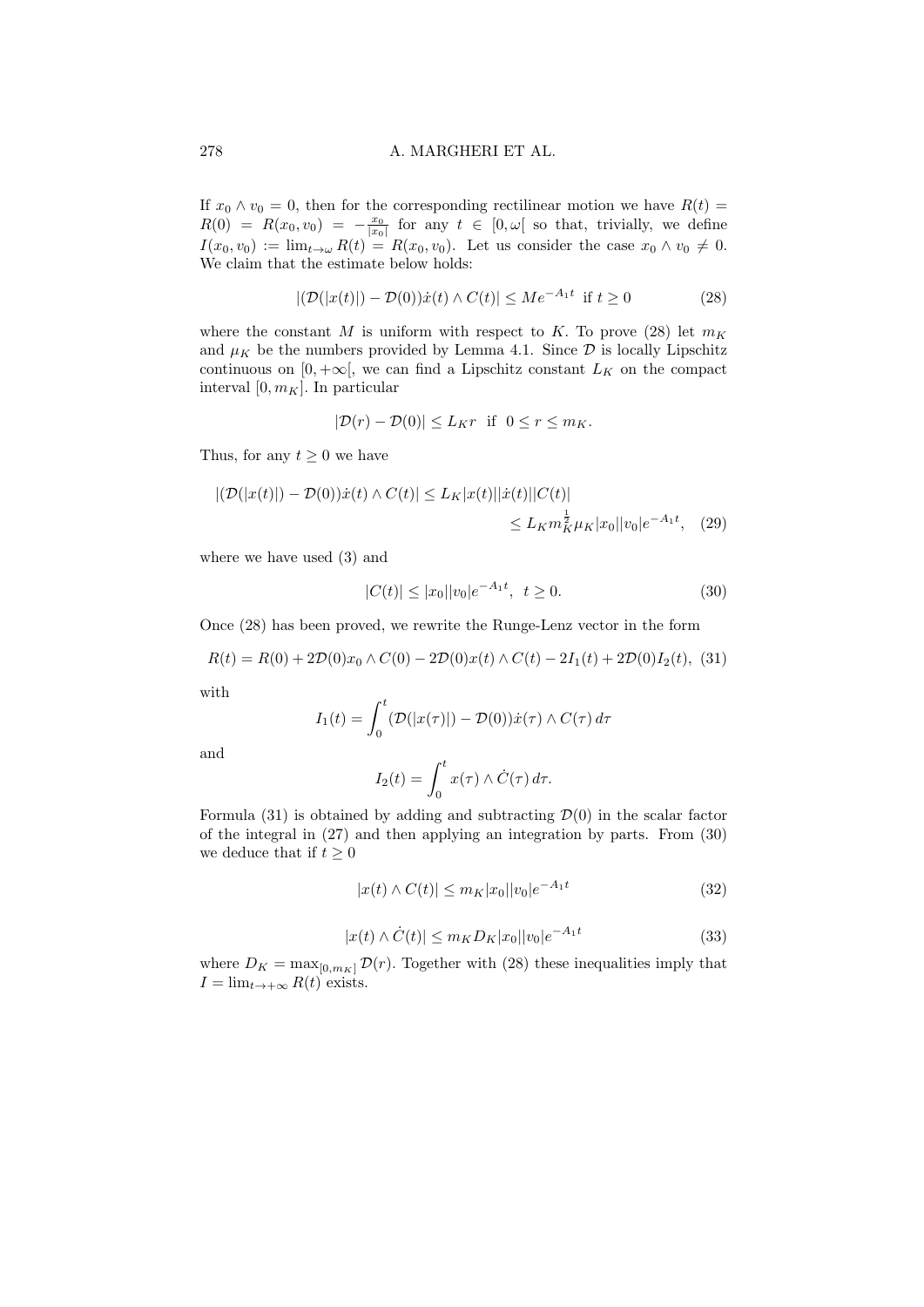At this point it is convenient to make explicit the functional dependence of I on the initial condition  $(x_0, v_0) \in \Omega$  and write it as

$$
I(x_0, v_0) = R(x_0, v_0) + 2\mathcal{D}(0)x_0 \wedge C(x_0, v_0) - 2I_1(+\infty; x_0, v_0) ++ 2\mathcal{D}(0)I_2(+\infty; x_0, v_0), \quad (34)
$$

where we set  $I_1(+\infty; x_0, v_0) = I_2(+\infty; x_0, v_0) = 0$  if  $C(x_0, v_0) = x_0 \wedge v_0 = 0$ .

To prove the continuity of this function at each point we consider first the case  $(x_0, v_0) \in \Omega$  with  $x_0 \wedge v_0 \neq 0$ . We can select a small closed ball centered at  $(x_0, v_0)$  such that the angular momentum does not vanish on it. This will be our set  $K$ . Then, estimates  $(28)$  and  $(33)$ , together with the results on continuous dependence of solutions with respect to initial conditions, allow to get the continuity of  $I_1(+\infty;\cdot,\cdot)$  and  $I_2(+\infty;\cdot,\cdot)$  by applying standard results on functions defined by parametric Lebesgue integrals. In the case  $x_0 \wedge v_0 = 0$ it must be noticed that if  $(x_{0n}, v_{0n})$  is a sequence converging to  $(x_0, v_0)$  with  $x_{0n} \wedge v_{0n} \neq 0$ , then the corresponding solution satisfies

$$
C_n(t) := x_n(t) \wedge \dot{x}_n(t) = e^{-\int_0^t \mathcal{D}(|x_n(\tau)|) d\tau} x_{0n} \wedge v_{0n} \to 0
$$

as  $n \to +\infty$  for each  $t \geq 0$ . Similarly,  $\lim_{n \to +\infty} \dot{C}_n(t) = 0$  for each  $t \geq 0$ . From the estimates

$$
|(\mathcal{D}(|x(t)|) - \mathcal{D}(0))\dot{x}(t) \wedge C(t)| \le L_K m_K^{1/2} \mu_K |C(t)|, \ \ |x(t) \wedge \dot{C}(t)| \le m_K |\dot{C}(t)|
$$

we deduce that  $I_i(+\infty; x_{0n}, v_{0n}) \to 0$ . Note that the estimates (29) and (33) imply that the convergence is dominated.

Then  $I(x_{0n}, v_{0n}) \to I(x_0, v_0) = -\frac{x_0}{|x_0|}$  as  $n \to \infty$ . Since the same property trivially holds for sequences  $(x_{0n}, v_{0n})$  converging to  $(x_0, v_0)$  and such that  $x_{0n} \wedge v_{0n} = 0$ , the continuity of I on  $\Omega$  is proved.

Properties  $(i)$  and  $(iii)$  follow immediately from the definition of  $I$ .  $\Box$ 

## 5. Existence of asymptotically circular orbits

In this section we complete the proof of Theorem 4.2 by showing that the range of  $I$  is the closed unit disk. This property will be a consequence of the continuity of I, of its invariance under rotations, and of the existence of asymptotically circular orbits of (2), that is orbits for which  $I = 0$ . We will show below how to obtain these orbits using the Brouwer degree to continue the circular ones of the conservative Kepler problem.

We start by considering the set

$$
\mathcal{C}_{+} = \{(\xi, \eta) \in \Omega : \eta = |\xi|^{-\frac{3}{2}} J \xi\},\
$$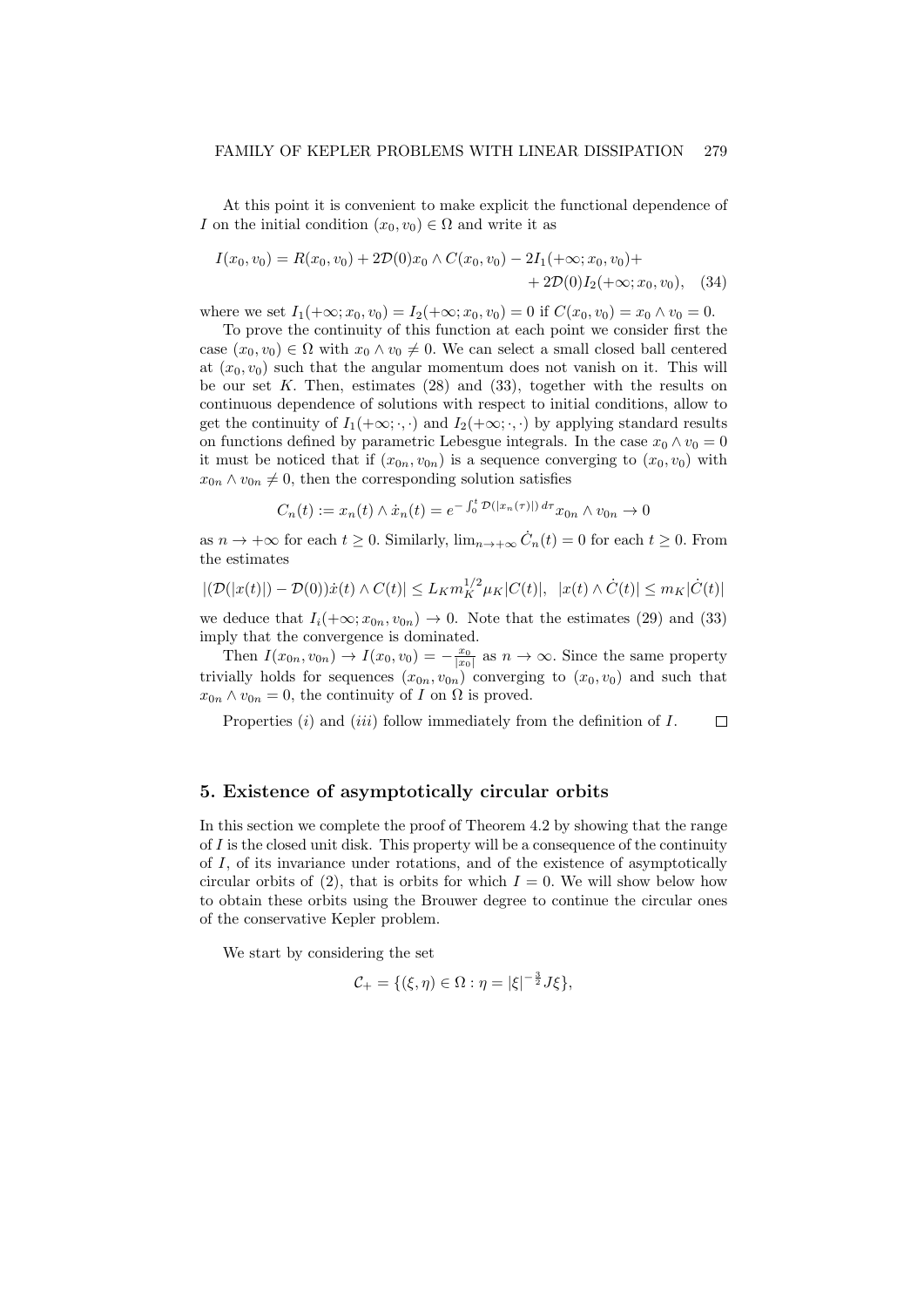with  $J = \begin{pmatrix} 0 & -1 \\ 1 & 0 \end{pmatrix}$ .

Then  $R(\xi, \eta) = 0, E(\xi, \eta) = -\frac{1}{2|\xi|} < 0$  and  $C(\xi, \eta) \neq 0$ . We fix a point  $(\xi, \eta) \in \mathcal{C}_+$  and define the function  $F: \Omega \to \mathbb{R}^4$ 

$$
F(x,v) := \begin{pmatrix} R(x,v) \\ x - \xi \end{pmatrix}.
$$

LEMMA 5.1. The point  $(\xi, \eta)$  is a nondegenerate zero of F. Actually

$$
\det F'(\xi, \eta) = 2|\xi| > 0.
$$

*Proof.* Clearly  $F(\xi, \eta) = 0$ . We have

$$
F'(\xi, \eta) = \begin{pmatrix} \partial_x R(\xi, \eta) & \partial_v R(\xi, \eta) \\ Id & 0 \end{pmatrix}
$$

where Id denote the identity matrix of order two, so that

$$
\det F'(\xi, \eta) = \det[\partial_v R(\xi, \eta)].
$$

Since

$$
R(x,v) = \begin{pmatrix} x_1v_2^2 - x_2v_1v_2 \\ x_2v_1^2 - x_1v_1v_2 \end{pmatrix} - \frac{x}{|x|},
$$

it follows that

$$
\det[\partial_v R(\xi, \eta)] = |\xi|^{-3} \begin{vmatrix} -\xi_2 \xi_1 & 2\xi_1^2 + \xi_2^2 \\ -2\xi_2^2 - \xi_1^2 & \xi_1 \xi_2 \end{vmatrix} = 2|\xi|
$$

and our proof is concluded.

Let us fix a small open ball  $B \subset \mathbb{R}^4$  centred at  $(\xi, \eta)$  satisfying the following properties:

- ( $\xi, \eta$ ) is the only zero of F in  $\overline{B}$ ;
- there exists  $\delta > 0$  such that  $E(x_0, v_0) \leq -\delta < 0$  if  $(x_0, v_0) \in \overline{B}$ ;
- $C(x_0, v_0) \neq 0$  if  $(x_0, v_0) \in \overline{B}$ .

In particular the Brouwer degree of  $F$  in  $\overline{B}$  is well defined and

$$
\deg(F, B, 0) = 1. \tag{35}
$$

For each  $\epsilon > 0$  the change of variables  $x(t) = \epsilon^{\frac{2}{3}} y(\frac{t}{\epsilon})$  transforms equation (2) into

$$
\ddot{y} + \epsilon \mathcal{D}(\epsilon^{\frac{2}{3}}|y|)\dot{y} = -\frac{y}{|y|^3}.
$$
\n(36)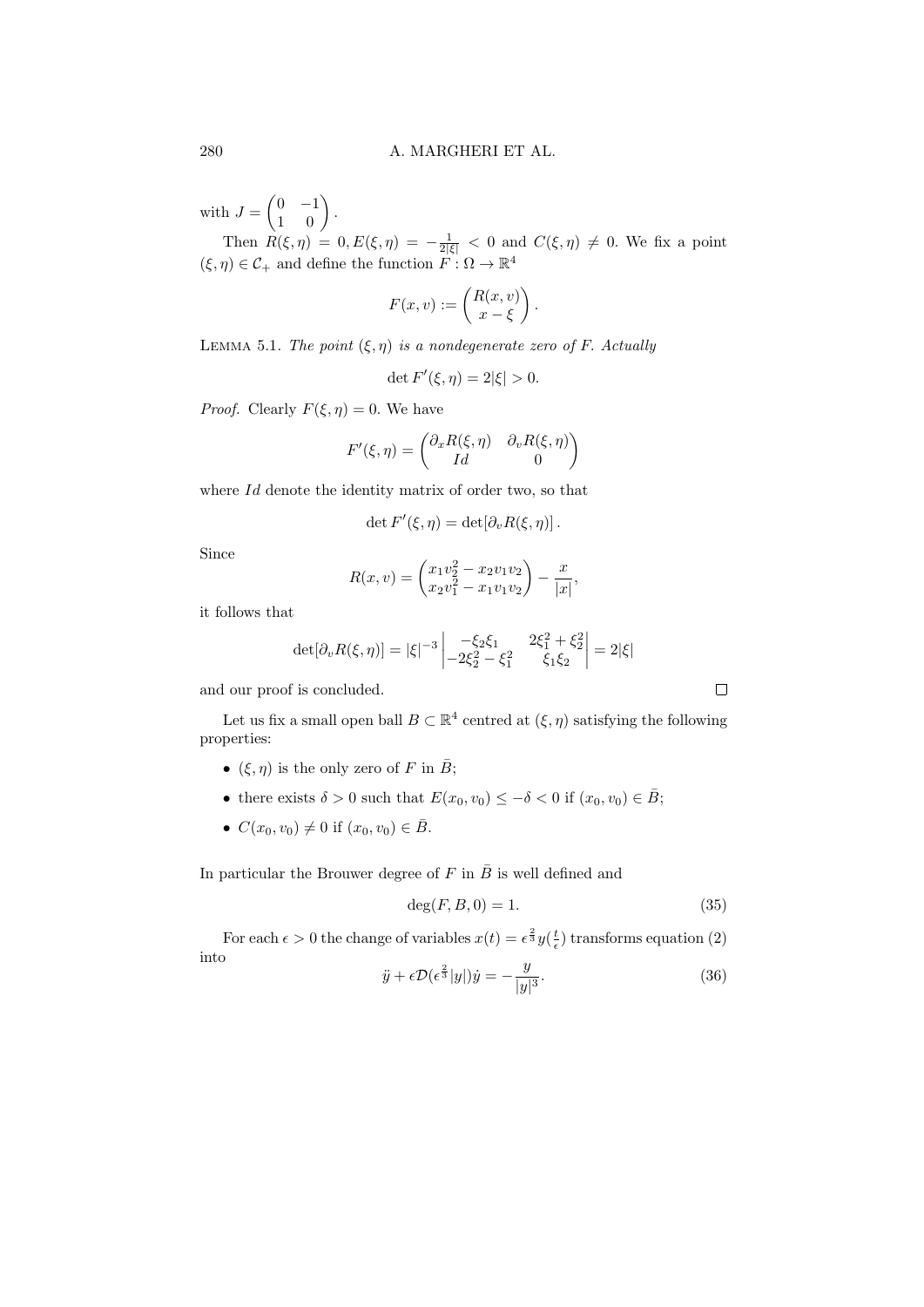The Runge-Lenz vector has the invariance property

$$
R(x,v) = R(\epsilon^{\frac{2}{3}}x, \epsilon^{-\frac{1}{3}}v)
$$

and so

$$
R(x(t), \dot{x}(t)) = R(y(t/\epsilon), \dot{y}(t/\epsilon))
$$
 for any  $t \in [0, +\infty]$ .

Letting  $t \to +\infty$  we obtain the identity  $I_1(x_0, v_0) = I_\epsilon(\epsilon^{-\frac{2}{3}}x_0, \epsilon^{\frac{1}{3}}v_0)$  or, equivalently, 2

$$
I_{\epsilon}(x_0, v_0) = I_1(\epsilon^{\frac{2}{3}} x_0, \epsilon^{-\frac{1}{3}} v_0)
$$
\n(37)

where  $I_{\epsilon}(x_0, v_0) := \lim_{t \to +\infty} R(y(t; x_0, v_0, \epsilon), \dot{y}(t; x_0, v_0, \epsilon))$  and  $y(t; x_0, v_0, \epsilon)$  is the solution of the Cauchy problem for (36). The identity (37) shows that it is sufficient to prove the existence of an asymptotically circular motion for (36) for some  $\epsilon > 0$ .

LEMMA 5.2. The function  $\tilde{I} : [0,1] \times \bar{B} \to \mathbb{R}^2$ , given by  $\tilde{I}(\epsilon, x_0, v_0) := I_{\epsilon}(x_0, v_0)$ is continuous.

*Proof.* The continuity of  $\tilde{I}$  on  $[0, 1] \times \bar{B}$  is a consequence of (37) and of the continuity of  $I_1$  established in Theorem 4.2. The continuity at  $\epsilon = 0$  is a consequence of the expansion

$$
I_{\epsilon}(x_0, v_0) = R(x_0, v_0) + O(\epsilon^{\frac{2}{3}}), \text{ uniformly in } (x_0, v_0) \in \bar{B}.
$$
 (38)

To prove (38) we simplify the notation by setting  $y = y(t; x_0, v_0, \epsilon)$ ,  $\dot{y} =$  $\dot{y}(t; x_0, v_0, \epsilon)$ ,  $C = y \wedge \dot{y}$  and observe that

$$
|y| \le \frac{1}{\delta}, \ |y|^{\frac{1}{2}}|y| \le \sqrt{2}.\tag{39}
$$

These estimates are a consequence of the inequality  $\frac{1}{2}|\dot{y}|^2 - \frac{1}{|y|} \leq -\delta$ . Also,

$$
|C| \le |x_0||v_0|e^{-\epsilon A_1 t} \quad \text{and} \quad |\dot{C}| \le \epsilon M_\delta |x_0||v_0|e^{-\epsilon A_1 t}, \tag{40}
$$

where  $M_{\delta} := \max_{r \in [0, \frac{1}{\delta}]} \mathcal{D}(r)$ . From the proof of Theorem 4.2 we see that  $I_{\epsilon}$ can be expressed in the form

$$
I_{\epsilon}(x_0, v_0) = R(x_0, v_0) + 2\epsilon \mathcal{D}(0)x_0 \wedge C(x_0, v_0) - 2I_{1,\epsilon}(+\infty; x_0, v_0) +
$$
  
+ 2\epsilon \mathcal{D}(0)I\_{2,\epsilon}(+\infty; x\_0, v\_0). (41)

If we denote by  $L_{\delta}$  the Lipschitz constant of  $\mathcal{D}$  on  $[0, \frac{1}{\delta}]$ , by using (39) and the first inequality of (40) we get

$$
|I_{1,\epsilon}| = \epsilon \left| \int_0^{+\infty} (\mathcal{D}(\epsilon^{\frac{2}{3}}|y|) - \mathcal{D}(0))\dot{y} \wedge C dt \right| \le \epsilon L_\delta \epsilon^{\frac{2}{3}} \int_0^{+\infty} |y||\dot{y}||C| dt
$$
  

$$
\le \epsilon^{\frac{2}{3}} L_\delta \sqrt{\frac{2}{\delta}} |x_0||v_0|\epsilon \int_0^{+\infty} e^{-\epsilon A_1 t} dt = \epsilon^{\frac{2}{3}} \frac{L_\delta}{A_1} \sqrt{\frac{2}{\delta}} |x_0||v_0|. \quad (42)
$$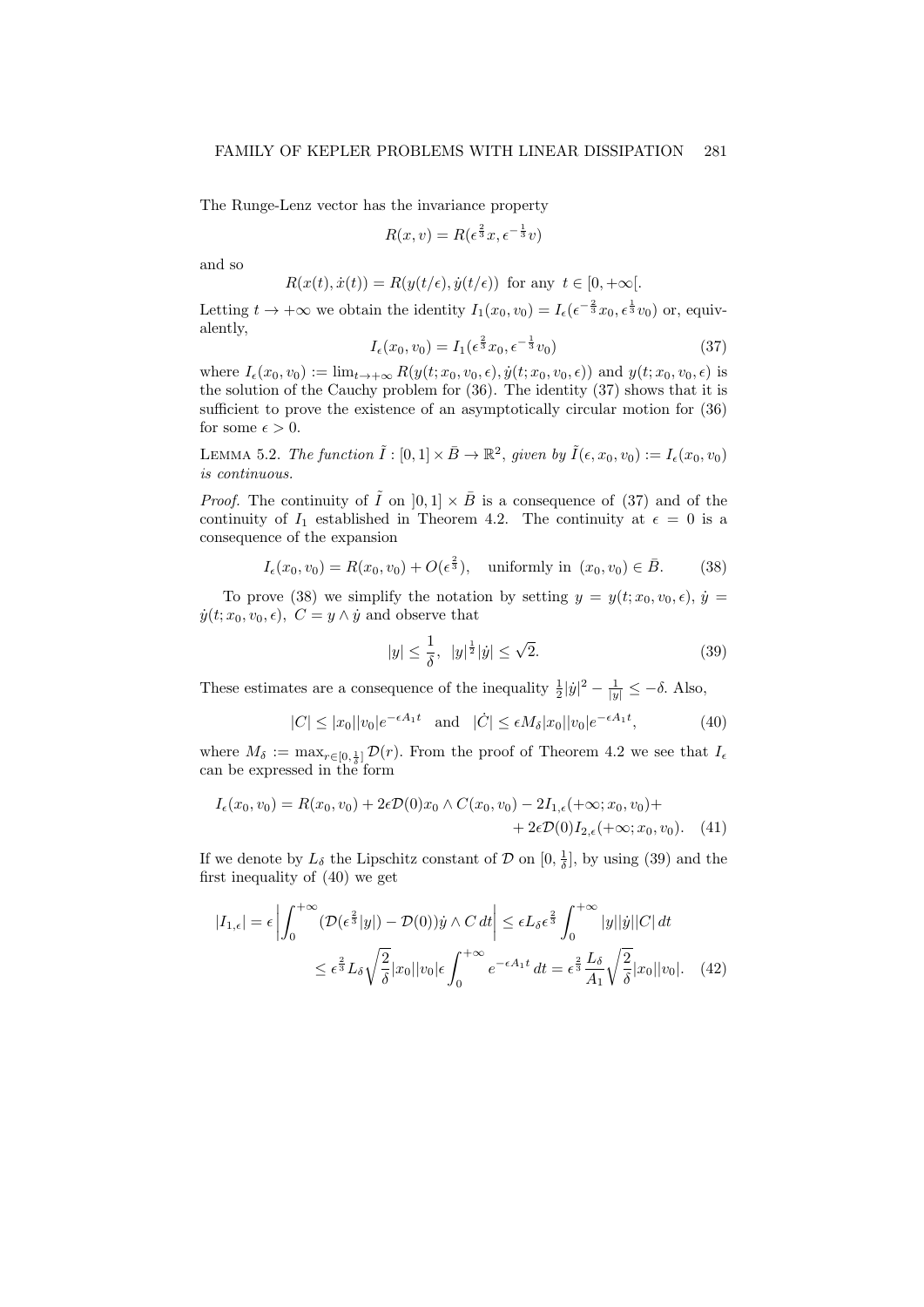Now, from the first inequality of (39) and the second inequality of (40) we get

$$
|I_{2,\epsilon}| = \left| \int_0^{+\infty} y \wedge \dot{C} dt \right| \leq \frac{1}{\delta} M_\delta |x_0| |v_0| \epsilon \int_0^{+\infty} e^{-A_1 \epsilon t} dt = \frac{M_\delta}{\delta A_1} |x_0| |v_0|,
$$

 $\Box$ 

that together with (42) gives (38).

We are now in a position to prove that for the drag in (2) there exist orbits whose eccentricity tends asymptotically to zero.

PROPOSITION 5.3. There exists  $(x_0, v_0) \in \Omega$  such that the corresponding solution of (2) is asymptotically circular, that is  $(x_0, v_0)$  satisfies  $I(x_0, v_0) = 0$ .

*Proof.* Consider the family of functions  $F_{\epsilon} : [0,1] \times \Omega \to \mathbb{R}^4$ , where

$$
F_{\epsilon}(x,v) := \begin{pmatrix} I_{\epsilon}(x,v) \\ x - \xi \end{pmatrix}.
$$

By Lemma 5.2 the family  $F_{\epsilon}$  is continuous in  $[0, 1] \times \overline{B}$  and, moreover, by (38) we have that  $F_0 = F$ . Then, since  $deg(F, B, 0) = 1$ , the homotopy invariance of the degree guarantees that for sufficiently small  $\epsilon$  there exists a zero, necessarily of the form  $(\xi, v(\epsilon))$ , of  $F_{\epsilon}$  in B. Hence,  $I_{\epsilon}(\xi, v(\epsilon)) = 0$  and by (37) we conclude that the point  $(x_0, v_0) := (\epsilon^{\frac{2}{3}} \xi, \epsilon^{-\frac{1}{3}} v(\epsilon)) \in \Omega$  is the initial condition of an asymptotically circular orbit of (2).  $\Box$ 

Finally, we prove our claim about the range of I.

## 5.1. Proof of (ii) of Theorem 4.2.

If  $x_0 \wedge v_0 \neq 0$  then  $C(t) \neq 0$  for any  $t \in [0, +\infty[$  and, by Proposition 3.2,  $E(t) \to -\infty$  when  $t \to +\infty$ . As a consequence, by (20) we get  $|R(t)|^2 - 1 < 0$  if t is large enough, and  $|I| \leq 1$  follows taking the limit in t. In the case  $x_0 \wedge v_0 = 0$ , we have  $I(x_0, v_0) = -\frac{x_0^2}{\ln x}$  $\frac{x_0}{|x_0|}$  so that  $|I(x_0, v_0)| = 1$ . Since by Proposition 5.3 the first integral  $I$  takes the value  $0$ , by its continuity and by its invariance under planar rotations we get  $I(\Omega) = \mathbb{D}$ . □

The geometrical and dynamical consequences of the existence of I are analogous to the ones described in [16] for the linear drag. Namely, if  $x(t)$  =  $x(t; x_0, v_0) = r(t)e^{i\theta(t)}$  is a non rectilinear motion of (2), then the trajectory

$$
y(t) = e^{2\int_0^t \mathcal{D}(|x(s)|) ds} x(t)
$$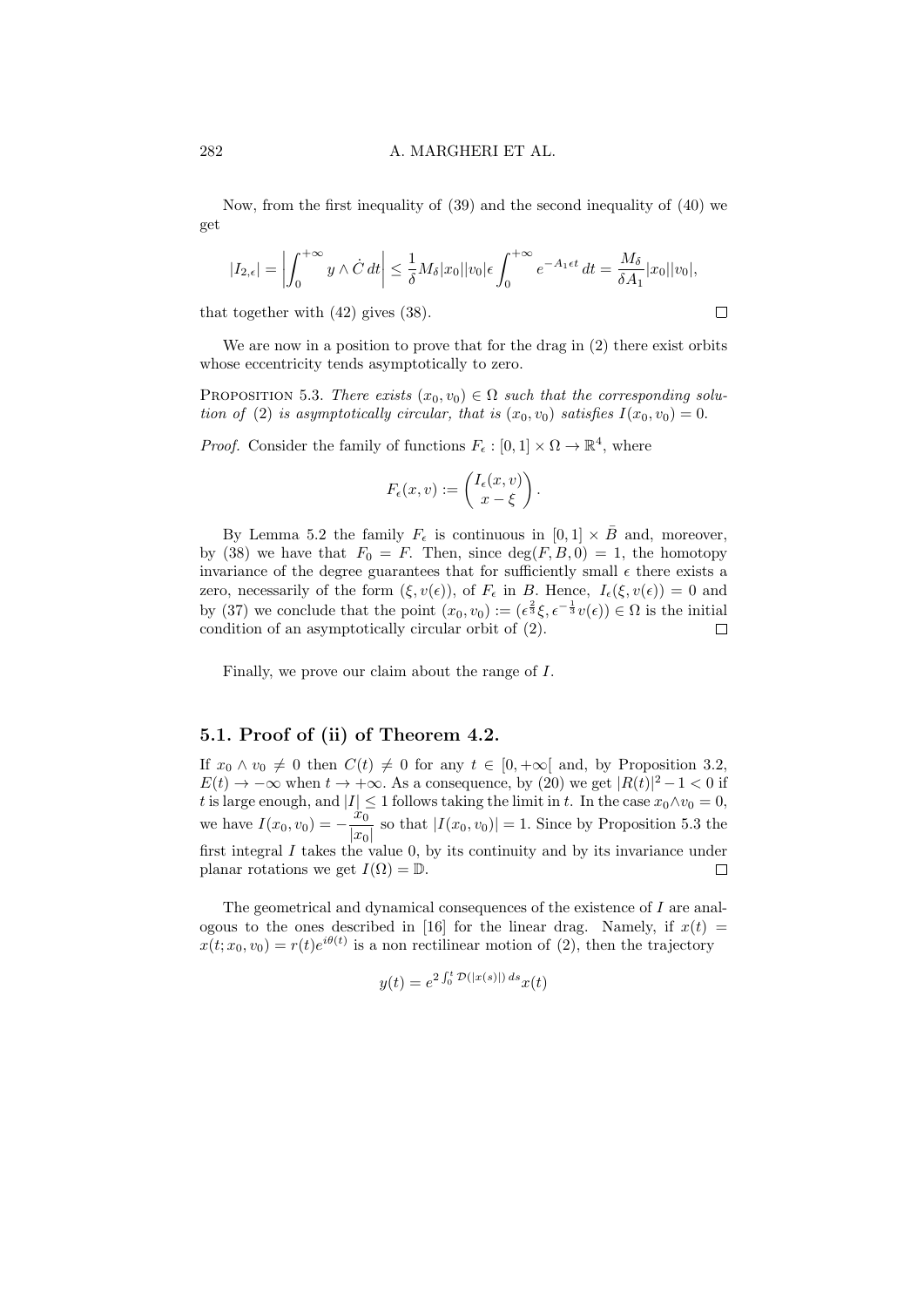tends asymptotically to the curve

$$
|y|+< y, I(x_0, v_0)>=[C(x_0, v_0)]^2.
$$

When  $|I(x_0, v_0)| < 1$  this is an ellipse whose eccentricity vector is  $I(x_0, v_0)$ , and in such a case the following holds:  $|x(t)| = r(t)$  tends to zero exponentially with time, whereas the modulus of the angular velocity  $|\dot{\theta}(t)|$  increases exponentially with time. The proofs of these facts follow taking into account that  $A_1 \leq$  $\mathcal{D}(|x(t; x_0, v_0)|) \leq M = \max_{t>0} \mathcal{D}(|x(t; x_0, v_0)|)$  and following the steps in [16] to obtain the exponential estimates on the growth of |x| and  $|\dot{\theta}|$ .

## 6. Appendix

## 6.1. Proof of Proposition 2.4

We start by regularizing the first order system equivalent to equation (14) by the time rescaling  $\tau = \tau(t) = \int_0^t \frac{d\sigma}{r^2(\sigma)}$ . We obtain the system

$$
\begin{cases}\nr' = r^2 u \\
u' = -\mathcal{D}(r)r^2 u - 1\n\end{cases}
$$
\n(43)

where the derivatives are taken with respect to the time  $\tau$ . Now we proceed in a manner that is analogous to the one employed in the proof of Proposition 3.2 of [15]. We start by noticing that  $r = 0$  is an orbit of (43) and that this system does not have any equilibria. Also, the set  $Q = \{(r, u) : r > 0, u < 0\}$  is a positively invariant set for  $(43)$  on which the r component of the solutions of (43) is decreasing. A key ingredient of the proof is the existence of the first integral of (43) given by

$$
H := u + \Delta(r) + \tau,\tag{44}
$$

where  $\Delta(r) := \int_0^r \mathcal{D}(\sigma) d\sigma$  satisfies the estimate  $\Delta(r) \geq A_1 r$ . Using the first integral and the estimate, one proves that all solutions with  $r(0) > 0$  eventually enter the set Q. In fact, by a contradiction argument, one sees that the negation of this property implies the existence of a bounded orbit having as its  $\omega$ -limit an equilibrium of (43) in the first quadrant. Then, in an analogous manner, it is easily shown that all solutions are defined for  $\tau \in [0, +\infty]$ . Since if  $(r(0), u(0)) =$  $(r_0, u_0) \in Q$ , then  $r(\tau) \in [0, r_0]$  for any  $\tau \in [0, +\infty)$ , and since from (44) we have

$$
u(\tau) + \Delta(r(\tau)) = u_0 + \Delta(r_0) - \tau,
$$

we conclude that

$$
\frac{u(\tau)}{\tau} \to -1 \quad \text{as} \quad \tau \to +\infty. \tag{45}
$$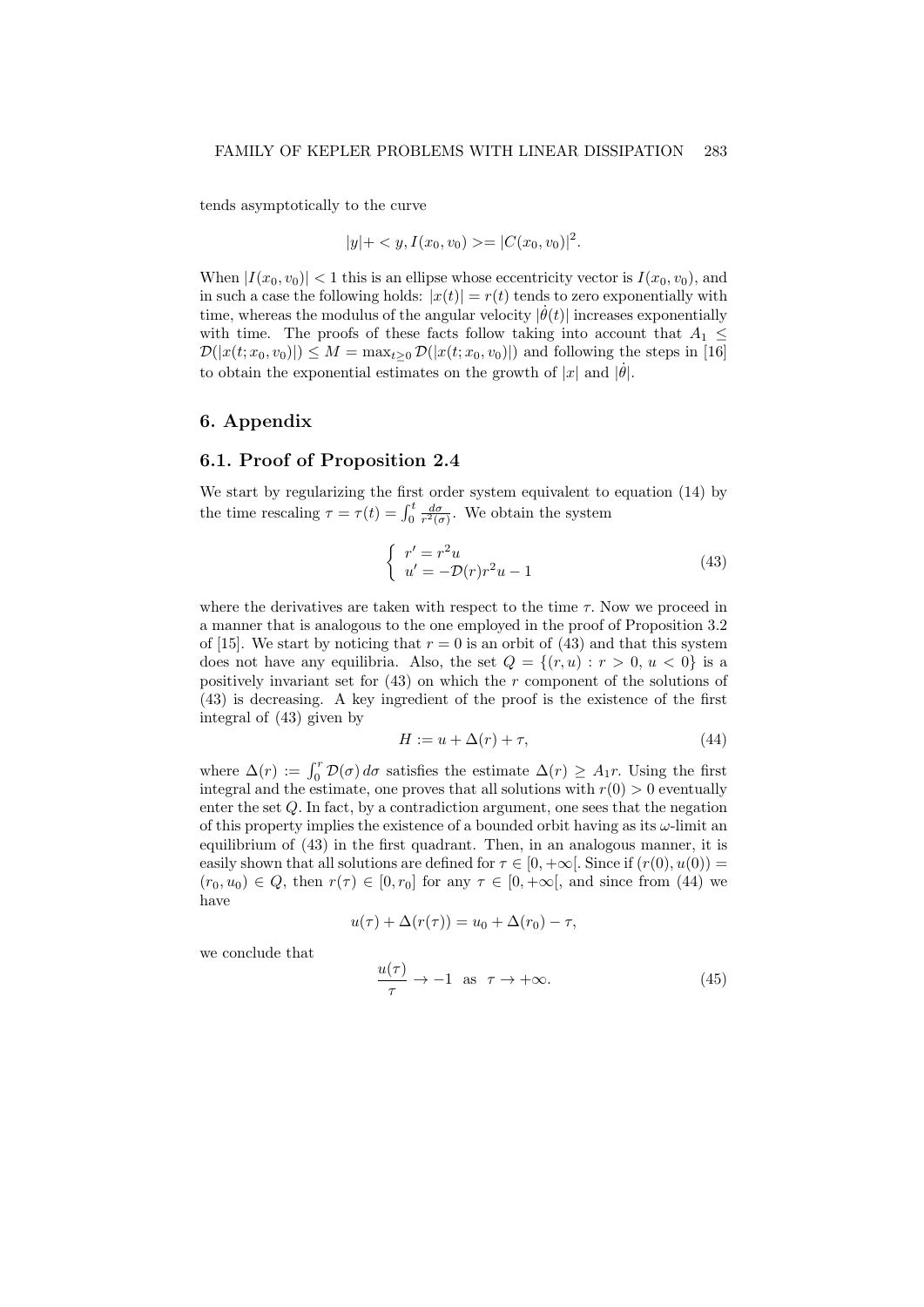As a consequence, we get that  $u(\tau) \to -\infty$  as  $\tau \to +\infty$  and, integrating the first equation of (43), we get also that

$$
\tau^2 r(\tau) = \frac{\tau^2}{\frac{1}{r_0} + \int_0^{\tau} |u(\sigma)| d\sigma} \to 2 \quad \text{as} \quad \tau \to +\infty. \tag{46}
$$

We conclude that  $r(\tau) \to 0$  as  $\tau \to +\infty$ . To end our proof we have to show that the maximal interval  $[0, \omega]$  of a solution  $r(t)$  of (14) is bounded. If  $t = T(\tau)$  is the inverse function of  $\tau = \tau(t)$ , then  $r(\tau) := r(T(\tau))$  is the first component of a solution of (43), and we have

$$
\omega = \int_0^{+\infty} T'(\tau) d\tau = \int_0^{+\infty} r^2(\tau) d\tau \in \mathbb{R},
$$

since by (46)  $r^2(\tau)$  behaves like  $\frac{4}{\tau^4}$  for large  $\tau$ .

# 6.2. Proof of Proposition 3.3

This proof follows the steps of the one given for the linear drag in Proposition 3.2 of [15]. Let  $r(t)$  be a maximal solution of (14) defined on [0,  $\omega$ [,  $\omega \in \mathbb{R}$ . Its energy, expressed in the time  $\tau$ , is given by  $E(\tau) := E(r(\tau), u(\tau))$ , where  $(r(\tau), u(\tau)) = (r(T(\tau)), \dot{r}(T(\tau)))$  is a solution of (43) defined on [0, + $\infty$ [. Then,

$$
E'(\tau) = -\mathcal{D}(r(\tau))u^2(\tau)r^2(\tau), \ \ \tau \in [0, +\infty[.
$$

By (45) and (46) we get that fixed any positive  $\eta$ 

$$
|E'(\tau)| \le \max_{[0,M]} \mathcal{D}(r) \frac{4+\eta}{\tau^2}
$$

for sufficiently large  $\tau$ , where  $M = \max_{[0, +\infty]} r(\tau) \in \mathbb{R}$  exists since by Proposition 2.4 all solutions of (14) tend to zero. We conclude that  $E' \in L^1[0, +\infty]$ and hence  $E(\omega) = E(0) + \int_0^{+\infty} E'(\tau) d\tau \in \mathbb{R}$ .

The proof of the fact that the energy may take any arbitrarily prescribed value  $E_1 \in \mathbb{R}$  at collision is completely analogous to the proof of Proposition 4.2 in [15], and we give it for the reader's sake. Let  $E_1$  be a prescribed value of the energy. Let  $(w(s), v(s), E(s)) \in \mathcal{M}$  be the solution of (16) such that  $(w(0), v(0), E(0)) = (0, -1/\sqrt{2}, E_1) \in \mathcal{M}$ . Let  $s = S(t)$  be the local inverse of  $T(s) = t_1 - \int_s^0 w^2(\sigma) d\sigma$  in a suitable left neighbourhood of  $s = 0$ , where  $t_1$ is arbitrarily fixed in R. Then, the function  $r(t) := w(S(t))^2$ , defined in a left neighbourhood of  $t_1$ , will solve

$$
\ddot{r} = -\mathcal{D}(r)\dot{r} + \frac{1}{r^2}\mathcal{J} - \frac{1}{r^2},
$$

where  $\mathcal{J}(E, w, v) := E|w|^2 - 2|v|^2 + 1$ . Since M is invariant, we get that  $\mathcal{J} = 0$ along the solutions of (16) and we conclude that  $r(t)$  is a solution (14) which collides with the singularity at time  $t_1$  having energy  $E_1$  at collision.  $\Box$ 

 $\Box$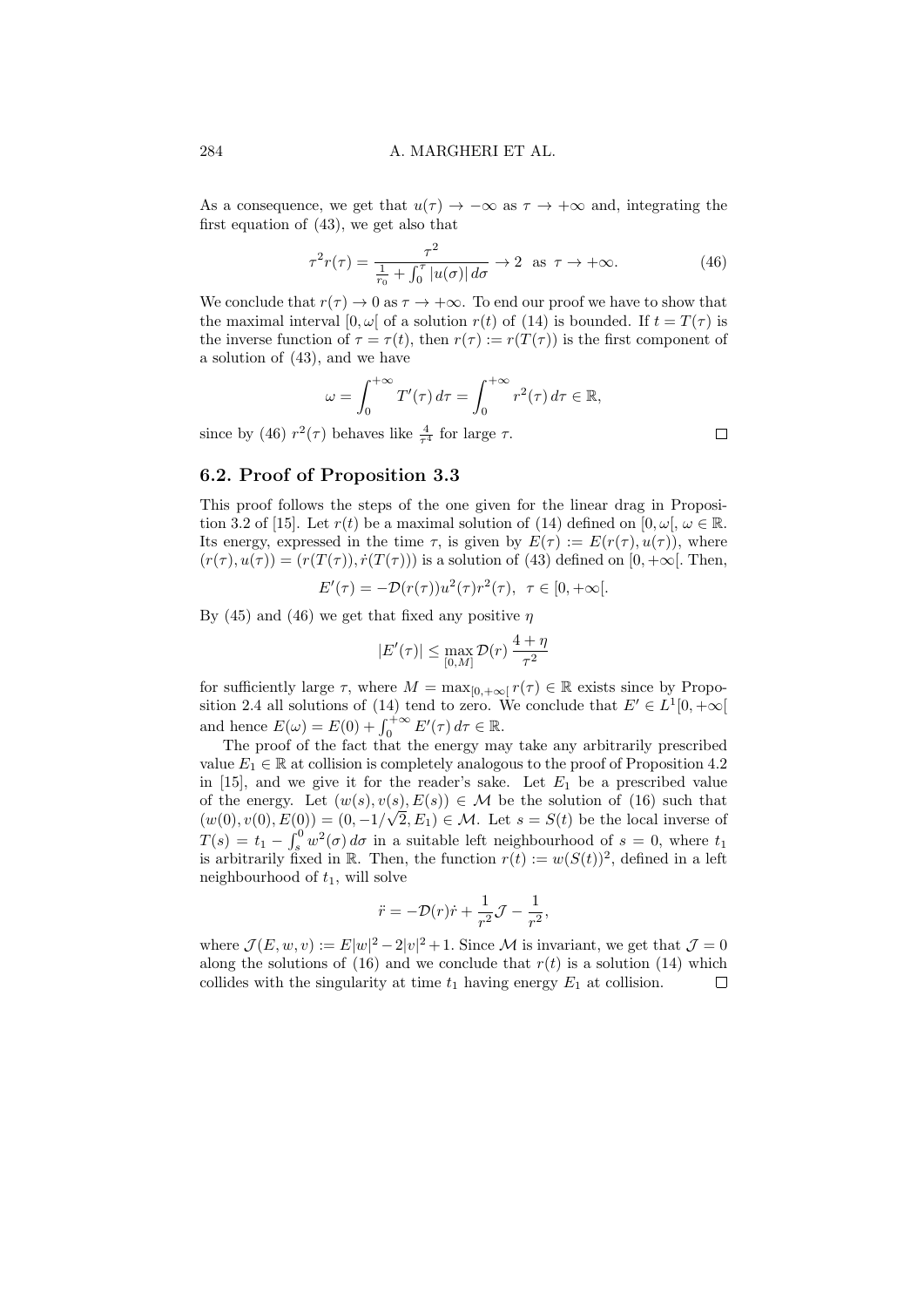## Acknowledgements

Alessandro Margheri and Carlota Rebelo were supported by Fundação para a Ciência e Tecnologia, UID/MAT/04561/2013.

Rafael Ortega was supported by project MTM2014-52232-P, Spain.

## **REFERENCES**

- [1] S. Breiter and A. Jackson, Unified analytical solutions to two-body problems with drag, Mon. Not. R. Astron. Soc 299 (1998), 237-243.
- [2] D. Brower and G.I. Hori, Theoretical evaluation of atmospheric drag effects in the motion of an artificial satellite, Astron. J. 66 (1961), 193–225.
- [3] A. CELLETTI, L. STEFANELLI, E. LEGA, AND CLAUDE FROESCHLÉ, Some results on the global dynamics of the regularized restricted three-body problem with dissipation, Celestial Mech. Dynam. Astronom. 109 (2011), no. 3, 265–284.
- [4] A. Chong, Effect of tidal dissipation on the motion of celestial bodies, Ph.D. thesis, The Pennsylvania State University, 2012.
- [5] J.L. CORNE AND N. ROUCHE, Attractivity of closed sets proved by using a family of Lyapunov functions, J. Diff. Eq.  $13$  (1973), 231–246.
- [6] J. M. A. Danby, Fundamentals of celestial mechanics, The Macmillan Company, New York, 1962.
- [7] F. Diacu, Two body problems with drag or thrust: qualitative results, Celest. Mech. Dyn. Astr. 75 (1999), 1–15.
- [8] L. EULER, Part of a letter from Leonard Euler, Phil. Trans. 46 (1749-1750), 203–205.
- [9] S. Ferraz-Mello, C. Grotta-Ragazzo, and L. Ruiz dos Santos, Dissipative forces in celestial mechanics, 30 Colóquio Brasileiro de Matemática (RJ), Publicações Matemáticas, IMPA, 2015.
- [10] H. GOLDSTEIN, Classical mechanics, Addison-Wesley, 1980.
- [11] V.M. GORRINGE AND P. G. L. LEACH, *Hamilton-like vectors for a class of* Kepler problem with a force proportional to the velocity, Celest. Mech. 41 (1988), 125–130.
- [12] B. Hamilton and M. Crescimanno, Linear frictional forces cause orbits to neither circularize nor precess, J. Phys, A Math, Theor. 41 (2008), 235205, 13pp.
- [13] C. G. J. JACOBI, *Jacobi's lectures on dynamics*, revised ed., Texts and Readings in Mathematics, vol. 51, Hindustan Book Agency, New Delhi, 2009, Delivered at the University of Königsberg in the winter semester 1842–1843 and according to the notes prepared by C. W. Brockardt, Edited by A. Clebsch, Translated from the original German by K. Balagangadharan, Translation edited by Biswarup Banerjee.
- [14] P. G. L. LEACH, The first integrals and orbit equation for the Kepler problem with drag, J. Phys. A **20** (1987), no. 8, 1997–2002.
- [15] A MARGHERI, R. ORTEGA, AND C. REBELO, Dynamics of Kepler problem with linear drag, Celestial Mech. Dynam. Astronom. 120 (2014), no. 1, 19–38.